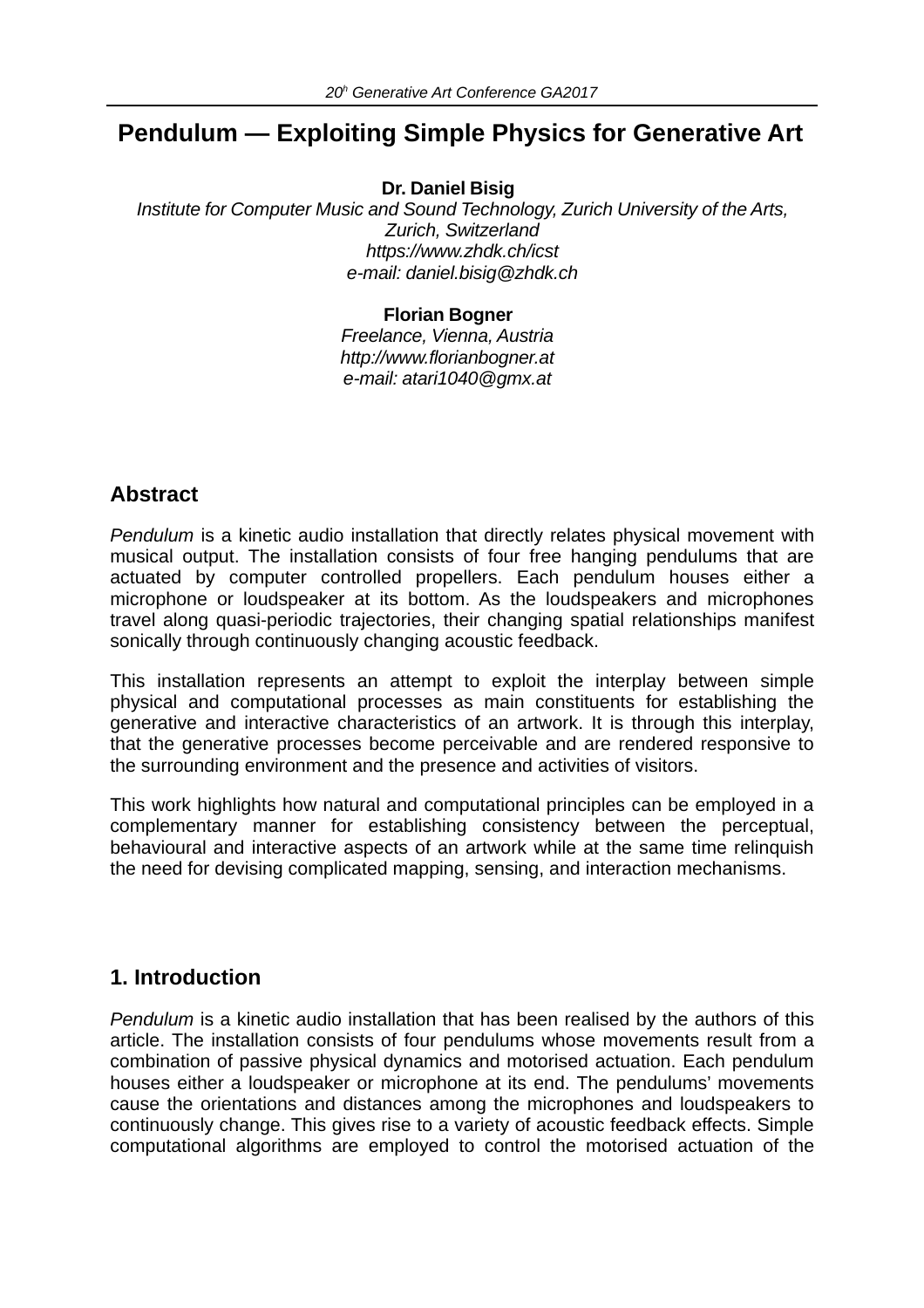pendulums and the attenuation and routing of the acoustic feedback. The musical content of the work emerges from the interplay between physical movement, acoustic feedback, and computational control.

*Pendulum* constitutes to some degree a continuation of one the author's previous experiments that dealt with the combination and blending of a generative system with the spatial and perceptual characteristics of its physical environment [1-3]. But *Pendulum* differentiates itself from these previous activities in that it exploits physical principles as integral constituents of the generative characteristics of the work. By doing so, the work connects with a tradition that is more firmly rooted within the field of sound art and electroacoustic music than it is within generative art.

## **2. Background**

Artistic approaches that place their creative focus on the establishment of a close relationship between the physical characteristics of an electromechanical system and the musical content have started to emerge in between 1960 and 1970. These approaches took place as part of an avant-garde movement that formed in order to counter an increasing tendency in electronic music that aimed to liberate the perception of musical material from its sound producing origin. Several artists around that time experimented with the physical principles of loudspeakers. These artists treated loudspeakers not as hidden technical black boxes but rather as musical instruments in their own right. Famous pieces that were created through this approach are for example *Music on a Long Thin Wire* (1977) by Alvin Lucier [4] and *Rainforest* (1968) by David Tudor [5]. *Music on a Long Thin Wire* employs a deconstructed loudspeaker that consists of a long and exposed metal wire. The wire is mechanically excited by passing alternating current though it which is supplied by a signal generator. This causes complex vibrations and resonances that are amplified using contact microphones placed at either end of the wire. The piece *Rainforest* also exploits the resonant characteristics of physical materials. Here, several different customised loudspeakers are used. These loudspeakers consist of objects such as cartwheels, bedsprings and oil drums which are made to resonate by electromechanical transduction elements.

Within the context of kinetic art, even more radical attempts have been undertaken to coalesce technical mechanisms and sonic results. These approaches typically combine kinetic movement and physical materials to create semi-industrial assemblages that produce sounds though the repeated striking of these materials. The resulting sonic output consists of the acoustic emissions of the motorised movements and the vibrational response of the excited objects and surfaces. Jean Tinguely is a famous representative of this approach. He has been realising kinetic audio installation since the 1950's. Examples are the large industrial-sized assemblages that form part of the *Meta-Harmonie* series (1979-85) [6]. These assemblages consist of steel cogs, wheels, wires, belts and musical instruments that emit a cacophony of mechanical noises, as well as percussive and pitched sounds. This approach to kinetic sound art still enjoys some popularity among contemporary artists. One artist under the pseudonym of Zimoun has become well known for his room filling robotic installations which typically consists of a large number of small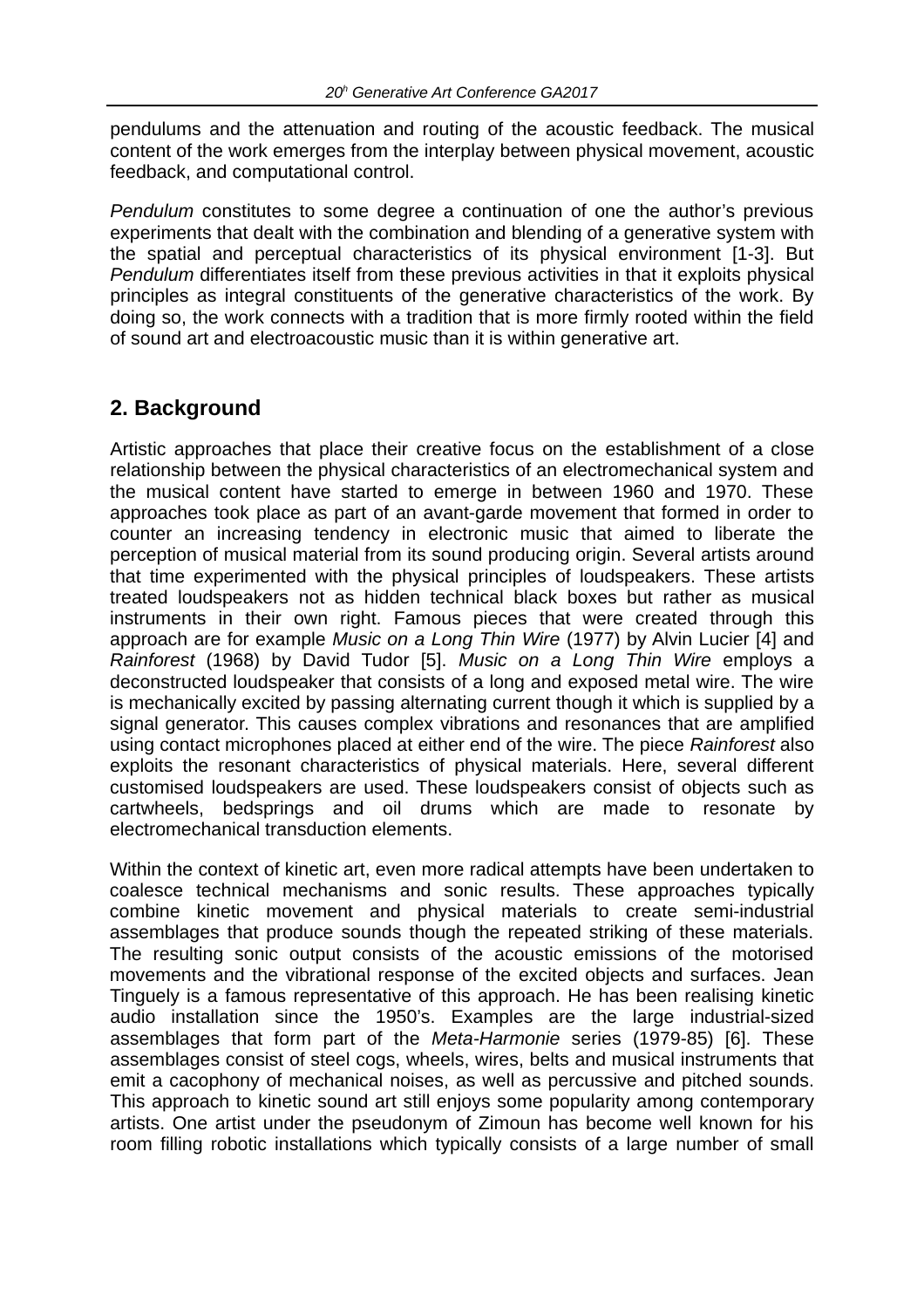and simple motorised devices, each of them emitting sounds through mechanical collisions and movements [7].

Of particular interest among many sound artists who experiment with electromechanical principles is acoustic feedback. This phenomena results from a positive feedback loop that is established by routing an audio signal from a recording device to an emitting device whose output is then once again picked up by the recording device. This feedback gives rise to a variety of acoustic effects including sound colouring, pitch shifts, and volume alterations. The motivation to employ acoustic feedback as a means for creating sonic artefacts started to play an important role in the 1960's as part of this decade's general rebellious attitude towards established cultural, social and political norms [8]. Of bigger interest in the context of this publication is the artistic use of feedback as a source of unpredictability and instability. Since acoustic feedback is hard to control, it can be integrated as an element of improvisation in a musical performance. An early example of such an approach is the piece *Quintet* (1968) by Hugh Davies. In this piece, five performers carry microphones in their hands and walk towards and away from loudspeakers that are situated in the corners and the center of a stage. The performers follow clear instructions as to what kinds of sounds they should produce through feedback. As the piece progresses, the routing of microphones and speakers changes and forces the performers to rediscover the positions and movements that are necessary for creating the desired musical results.

The sensitivity of acoustic feedback to changes of distance between sound recording and emitting devices can be exploited to drive musical changes and developments throughout a piece. By moving loudspeakers and/or microphones, the sonic output continuously varies due to changes in sound volume, signal phase, acoustic reflections and doppler effects. And also, through movement, the loudspeakers and/or microphones gain prominence on stage both as sounding and performative objects that draw the focus of the audience's attention. Accordingly, working with the combination of movement and acoustic feedback draws from artistic methods and offers creative opportunities that are of interest for musicians and kinetic artists alike.

The piece *Pendulum Music* (1968) by Steve Reich [9] illustrates very well how installation-based and performative approaches can be combined. In this piece, several microphones hang above an equal number of loudspeakers. At the beginning of the piece, the microphones are pulled by performers and then released to swing directly above the loudspeakers. From then on, the performers no longer interfere and its only through the gradually decreasing amplitude of the pendulum movements that the music of the piece transitions from brief and intermitted bursts to longer sounds that vary in pitch and colour until eventually the microphones comes to rest and the musical output settles into a continuous sound.

This piece is relevant in the context of this publication for an additional reason. It exemplifies how the autonomous behaviour of physical objects can form an integral element of a musical process. And it also shows how feedback can be exploited as mechanism that establishes an intricate and complex network of interdependencies between all elements on stage and the musical output. The piece contains in itself the transition from a conventional concert setting that centres on the activity of human performers to a situation in which the human performers relinquish control to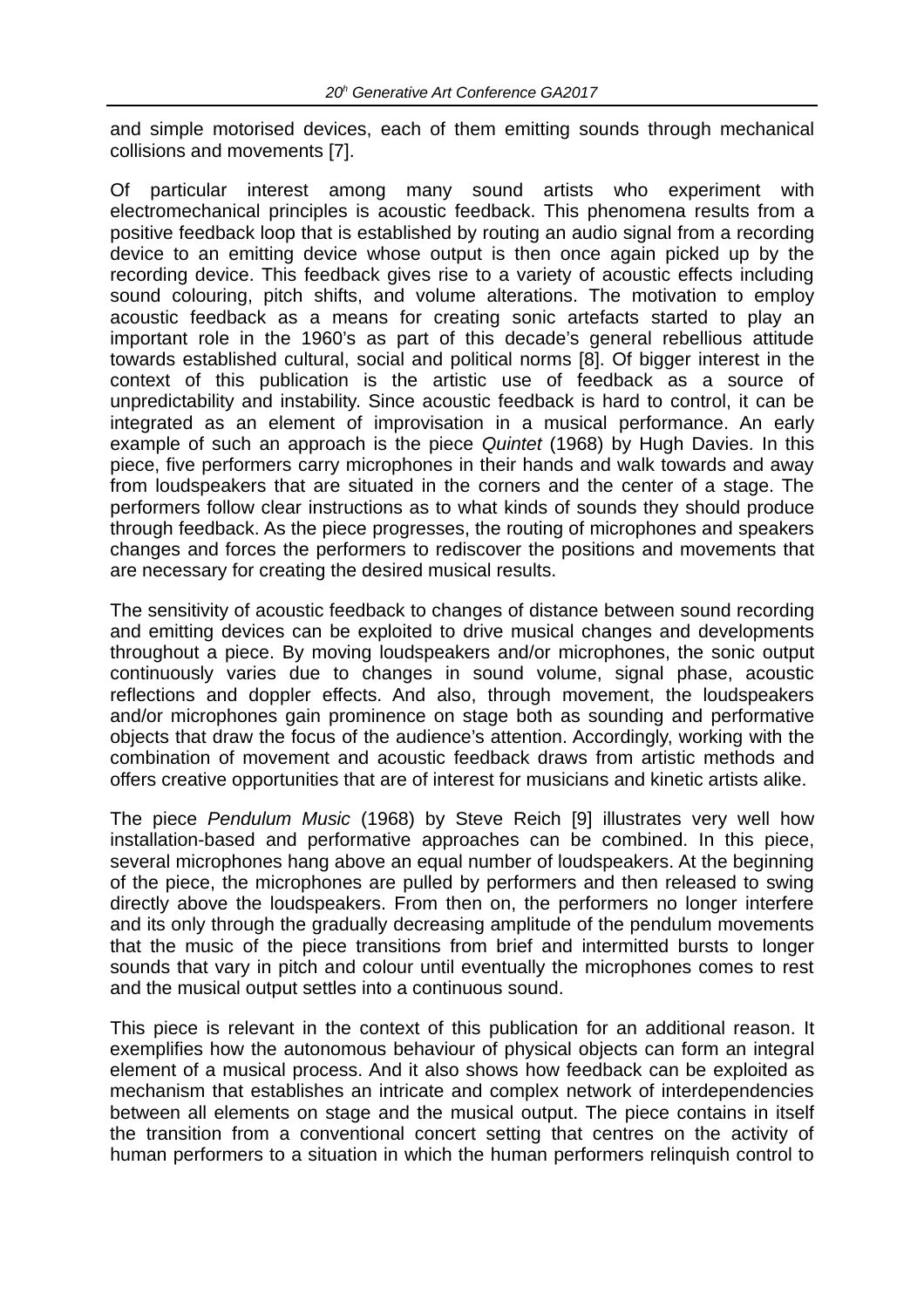allow non-human entities to play their own role in the unfolding of the work. Depending on the complexity of the behavioural relationships among all non-human entities, this unfolding takes place in an unpredictable manner that can lead to an emergent musical result. David Toop describes this kind of unfolding as the *drama of natural emergent phenomena* [10]. This focus on process and potentially open ended results is related to the notion of the *open work* by Umberto Eco [11]. But in contrast to Umberto Eco, Steve Reich makes a clear distinction between process-based musical works for which the autonomous processes took place prior to a performance and those works in which, as is the case with *Pendulum Music*, the processes are ongoing in front of the audience. Its this latter approach that in combination with the presence and behaviours of physical objects can foreground the processual characteristics of an artistic work and therefore allows the audience to directly witness the processual unfolding of artwork's form.

## **3. Concept**

The installation *Pendulum* has been realised in the context of a research project entitled *Feedback Audio Networks (FAUN)*. The goal of this research project is to explore the application of time-delay and feedback mechanisms as main principles for the generation of musical material [12]. But contrary to our previous experiments, *Pendulum* renounces the sole use of sound synthesis in favour of an approach that integrates both physical and computational processes.

The realisation of *Pendulum* is based on the establishment of a mutual dependency between kinetic movement and musical result. By creating a situation in which the musical output is almost exclusively dependent from and shaped by physical movement, the role of the composer and the methods of creation are drastically altered. As consequence, the composer needs to develop his or her musical ideas by working in the domain of physical movement. But even more importantly, the characteristics of this physical movement and its connection to the resulting sound underlie constraints and possibilities that are often outside of the composer's control. Therefore, composition becomes an exploratory endeavour throughout which an understanding and appreciation needs to be developed for the partially autonomous processes at play.

This creative technique is of course shared by many generative approaches. But what is more unusual is the fact that the autonomous processes result predominately from the interplay of physical phenomena whereas computational principles are relegated into a secondary role. In this secondary role, computation serves to allow a composer to exert a larger and more nuanced degree of control over the physical phenomena than would be possible otherwise. It is important to note, that in *Pendulum*, computational processes don't contribute any acoustic material on their own. Rather, it is through computation that the diversity of the physically created musical material is expanded.

Working with kinetic movement and acoustic feedback directly rather than through a computer simulation offers several opportunities and benefits. First and foremost, the physical system creates interesting feedback and time-delay effects naturally, that is for free, without the need for developing an elaborate computational signal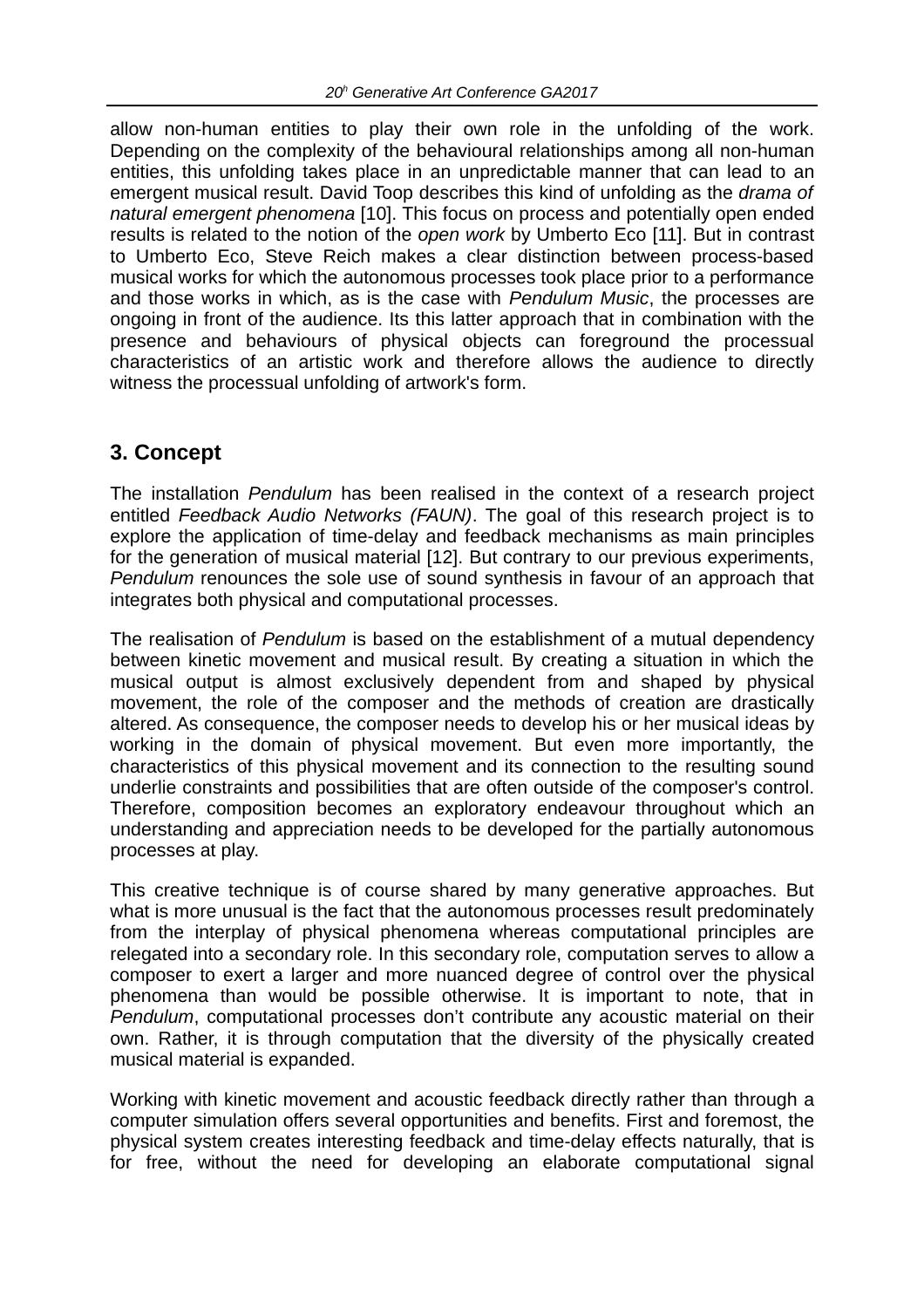processing system. And the diversity of acoustic effects that originate from a physical system is likely larger that it would be from a simulation. This is owed to the fact that all physical and technical components involved add through their inherent imperfections and variations to the diversity of the musical output. Most of these effects would be very hard or at least time consuming to mimic in simulation. The surrounding space of the installation forms part of this network of interdependencies through its capability to alter the absorption, reflection and resonances of acoustic waves. For this reason, an installation whose musical output is produced through acoustic feedback effects naturally becomes site specific. The employment of physical principles as basis for creating music can have a beneficial impact on the audience. Since both kinetic movements and acoustic feedback are familiar phenomena, they can render the artistic intent and the musical result readily apparent for the audience. Furthermore, people's intuition about everyday physics creates ideal prerequisites for interactivity. The physical behaviour of the installation invites the audience to intervene through physical activities. And the installation's response to interaction is again readily understandable due to its grounding in physical principles. This provides the unique opportunity to provide a playful and rewarding setting for audience engagement without the necessity to sacrifice the processual complexity of an artwork for the sake of clarity and intuition.

## **4. Implementation**

This section provides a technical overview of the *Pendulum* installation. This includes a description of the hardware and software components that were specifically developed for the installation.

### **4.1 Hardware**

The installation consists of four free hanging pendulums. Two of the pendulums are equipped with a loudspeaker and two with a microphone each. The microphones have a hypercardiod characteristics and record sounds in a highly directional manner. The loudspeakers consist of a broad band speaker driver and is used without casing. The main length of a pendulum is made from a hollow aluminium rod that is either two or four meters in length. These different lengths have been chosen in order for the pendulums to exhibit more diverse kinetic movements and to provide for the audience different listening and interaction situations. The upper end of an aluminium rod is connected with a steel wire to an electrical slip ring that in turn is fixed with a mechanical clamp to a support structure. The bottom part of a pendulum consists of a horizontal boom construction to which two propellers and either a loudspeaker or a microphone are mounted (see Figures 1 and 2). Each propeller is actuated by a brushless motor. The propeller-motor combination sits in a wooden cage that can be rotated about 180 degrees around its vertical axis. This rotation is controlled by a servo motor that is connected by a pulley with the cage's rotational joint. The loudspeakers and microphones are mounted underneath the propeller cages and point in a horizontal direction.

Three RGB light emitting diodes (LED) are attached to each pendulum. Two LEDs are fixed on top of the cages' rotational joints and follow their rotation. These LEDs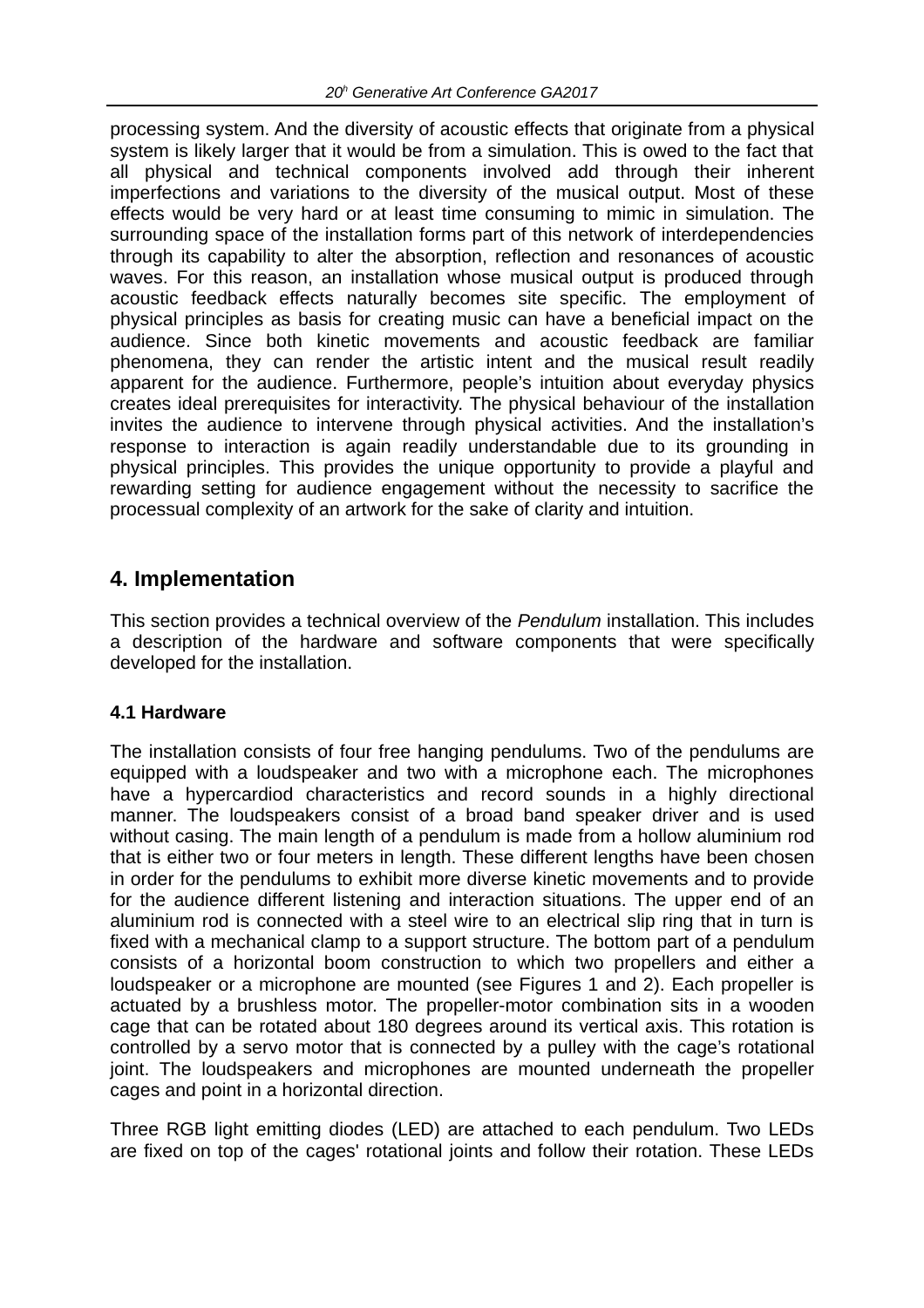emit their light through the cages and on the propellers. One LED is fixed to the aluminium rod just above the mechanical construction at the bottom of the pendulum. This LED points downwards and illuminates this construction. An absolute orientation inertial movement unit (IMU) that provides nine degrees of freedom (acceleration, gyroscope, compass) is mounted onto a horizontal section of the boom segment. Also mounted to the boom segment are two ESC brushless motor controllers.



*Figure 1: Loudspeaker and Microphone Pendulum. The two schematic images show on the left side a pendulum that houses a loudspeaker and on the right side a pendulum that houses a microphone.*



*Figure 2: Pendulum Hardware. Both the schematic depiction (left side) and the photograph (right side) provide the same detailed view off the construction that is attached to the bottom of a pendulum. The following components are highlighted: 1) Arduino micro controller, 2) IMU, 3) ESC brushless motor controller (missing in the schematic depiction), 4) brushless motor, 5) servo motor 6) pulley 7) RGB LED, 8) propeller cage, 9) loudspeaker.*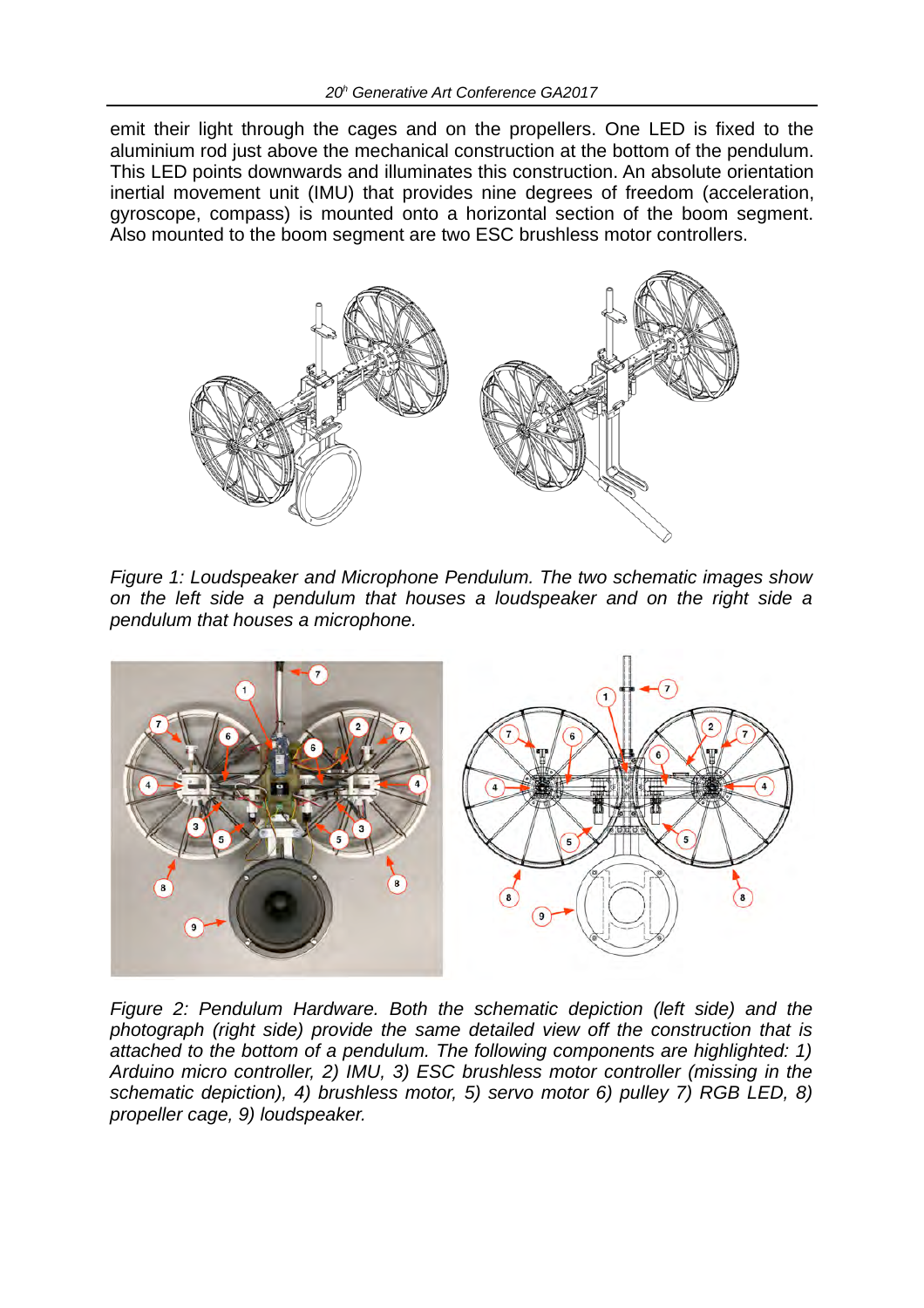Placed vertically in the middle of the boom is a PCB board that contains the power conditioning electronics, control lines, and a Wifi-enabled Arduino micro controller. One 60 Watt power supply provides electrical power for each pendulum. The loudspeakers are driven by a mono audio amplifier. The power supply and audio amplifiers are mounted on a plate above each pendulum. The electrical power lines and the audio signal lines are passed first through a slip ring and then through a five core cable. This cable runs along the interior of the pendulum's hollow aluminum rod which it exits underneath the loudspeaker or microphone. The only additional hardware involved is an USB audio interface, a Wifi router, and a Mac Mini computer. The audio signals from the microphones and to the loudspeakers run through balanced XLR cables which are connected to the audio interface. The audio interface provides phantom power for the microphones. All control signals that are exchanged between the Arduino micro controller and a Mac Mini computer as sent via Wifi. An overview of the entire installation setup is provided in Figure 3.



*Figure 3: Installation Setup. The left photograph shows the setup of the four pendulums underneath the roof of the exhibition venue in Brugg, Switzerland. The pendulums were arranged in such a way that the two long pendulums and the two short pendulums were hanging pairwise and close to each other whereas the distance in between the pairs was larger. The pendulums carrying a loudspeaker and those carrying a microphone were placed in an alternating sequence. The graphics on the right shows the connectivity and power distribution among all hardware components. Different connection types are depicted by lines of different thickness. From thick to thin, these lines represent: power cords, audio cables, USB cables, PCB control lines. The dashed lines indicate Wifi-based communication.*

### **4.2 Software**

The software that controls the installation consists of two parts. One part runs on the Arduino micro controller and the other on a Mac Mini computer.

### **4.2.1 Micro Controller Software**

The functionality of the micro controller software is very simple and only provides the means for remote controlling each pendulum. The micro controller operates as slave and the computer as master. Computer and micro controller exchange messages in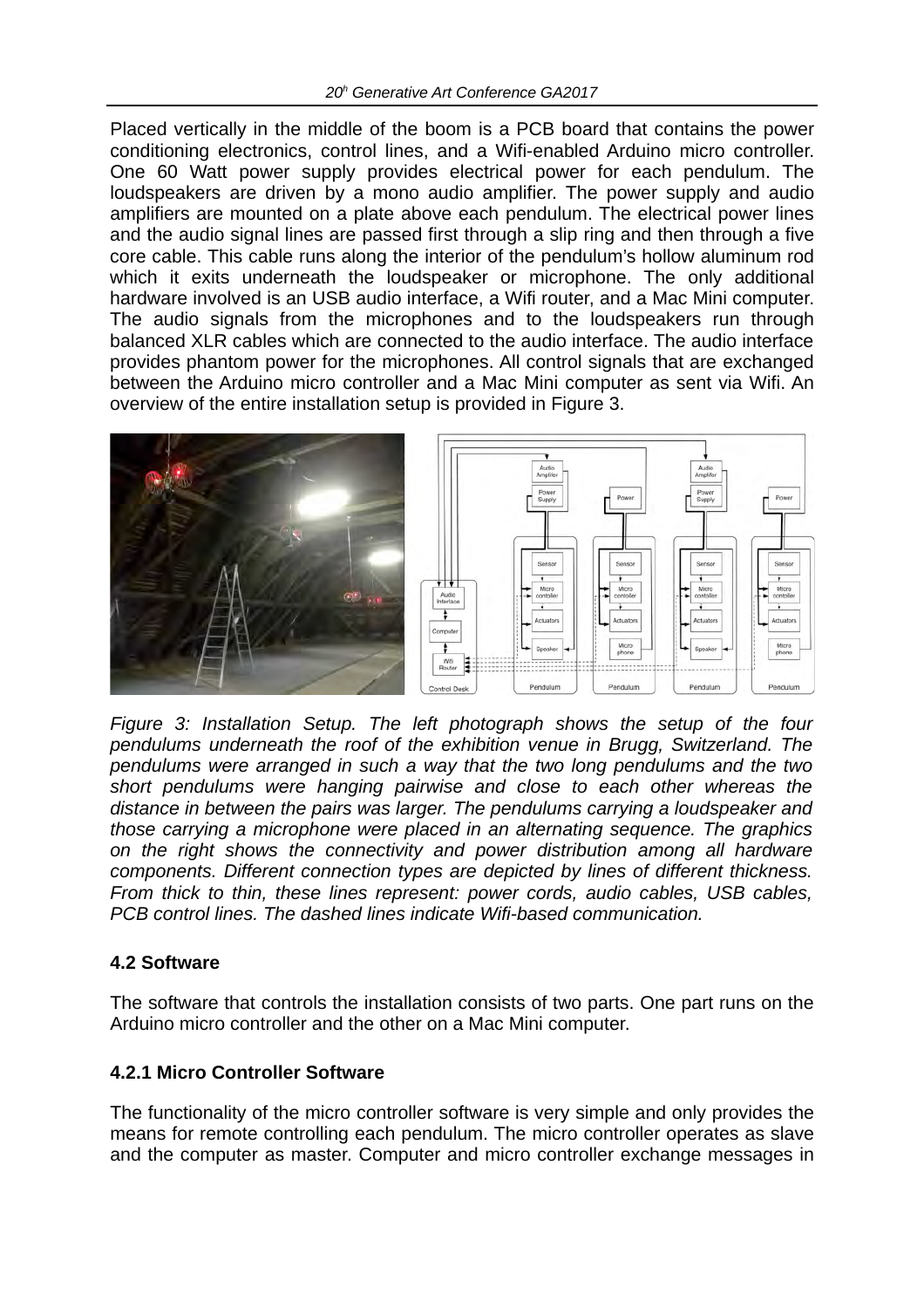the *Open Sound Control (OSC)* format over Wifi. These messages operate bidirectionally. Messages sent from the computer to the micro controller control the speed of the brushless motors, the rotation of the servo motors, and the colour and intensity of the RGB LED's. Messages sent from the micro controller to the computer provide sensorial information that has been acquired from the IMUs.

#### **4.2.2 Computer Software**

The functionality of the software that runs on the computer is more sophisticated. This software has been programmed in the Max/MSP environment and controls the kinetic, visual and acoustic behaviours of the installation. The software's functionality is organised hierarchically.

At the top level is a scene progression mechanism that controls long term changes in the installation's behaviour. Each scene consists of a particular combination of kinetic movements, LED settings, and audio signal processing configurations.

Located underneath the top level are software modules that group particular combinations of control and processing settings and procedures into behavioural primitives. There exist different categories of primitives: those defining kinetic movement, those specifying light emission, and those controlling digital audio processing. Some of the primitives simply define fixed parameterisations, other comprise internal mechanisms that operate either in a closed or open loop. In case of the closed loop mechanisms, the sensorial information retrieved from the IMUs and/or from analysis of the acoustic signal is used to alter the operation of the mechanism. All primitives in each category can be independently chosen and combined arbitrarily with any other primitives from the other categories.

Finally, the lowest hierarchical level provides functionality that directly configures and controls the installation hardware. This includes calibration values, speed limits, and communication settings for the brushless motors and servo motors. It also includes intensity gain curves and communication settings for the RGB LED's. And it includes audio signal analysis, processing, and routing mechanisms for controlling acoustic feedback. This latter functionality will be explained in more detail.

### **4.2.3 Audio Processing**

The purpose of audio signal processing is to provide more control over and increase the sonic diversity of the acoustic feedback effects. An overview over the audio signal processing chain is provided in Figure 4. The chain consists of two branches that are identical and run in parallel. Each branch is associated with one microphone. The outputs of the branches are then passed though a matrix that routes them to the two loudspeakers. This routing is not fixed and can be changed on the fly. Altering the routing strongly affects the feedback effects. If the routing passes the audio signal between pairs of microphones and loudspeakers that are closest to each other, the feedback effect will be strongest and the resonance frequencies will be highest, whereas a routing that involves those microphone loudspeaker pairs which are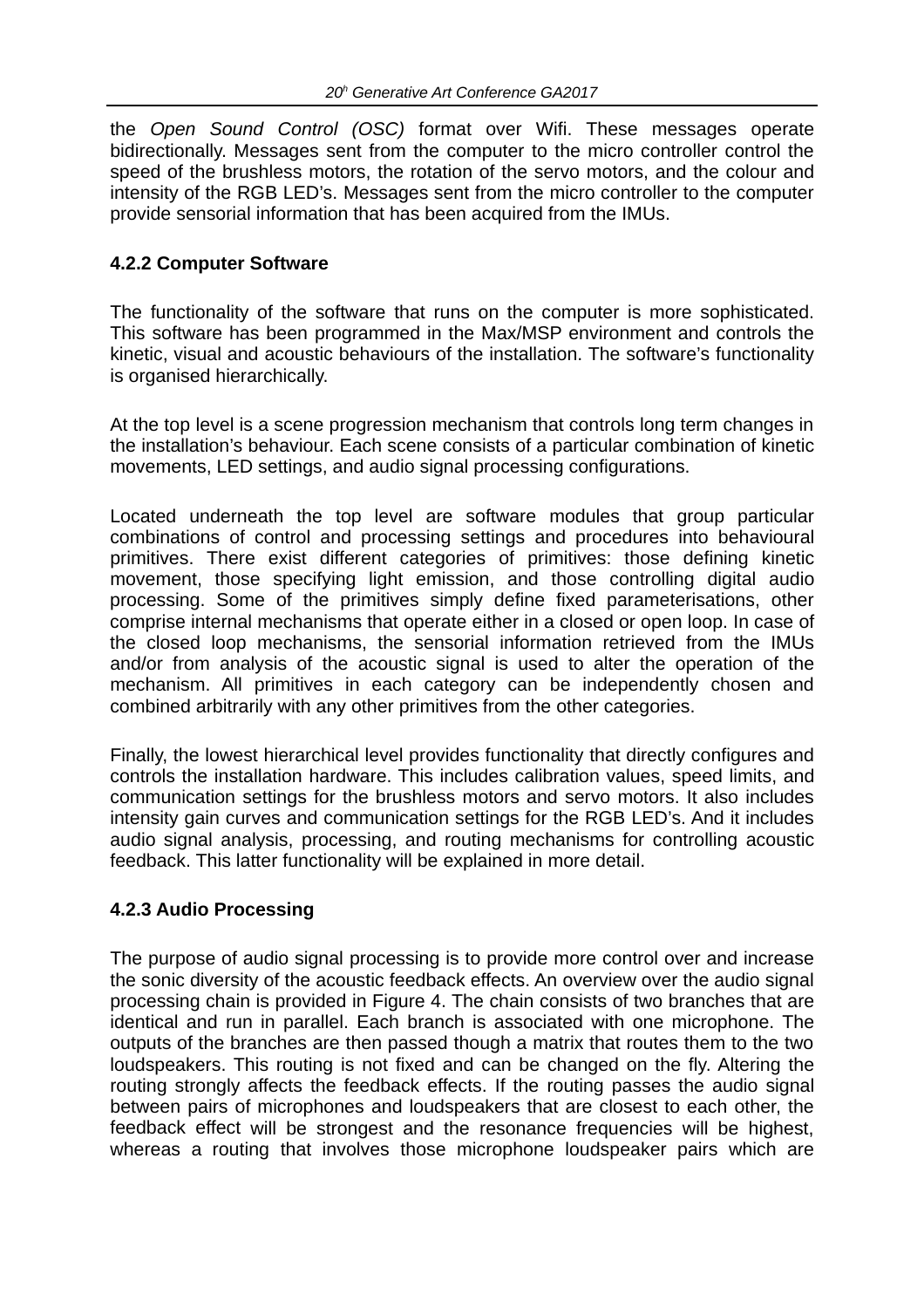farthest from each other causes a faint feedback and low resonance frequencies or no feedback at all.



*Figure 4: Audio Signal Processing Chain. The schematic figure depicts the digital signal processing chains that the two pre-amplifed microphone signals pass through before being rerouted through a matrix to the two loudspeakers.*



*Figure 5: Feedback Control Mechanism. The schematic figure depicts the spectral analysis and filtering stages that form part of the feedback attenuation mechanism.*

The signal processing units that from part of the chain between microphone and matrix operate sequentially. At first, the audio signal passes through a limiter unit that constrains the amplitude range. This unit prevents feedback from increasing the audio volume above a certain threshold. Next in the chain is an amplitude modulation unit that either creates a tremolo effect or enriches the sonic output by introducing spectral side bands. Then follows a high pass and lowpass filter that limit the range of frequencies that can be amplified through feedback. After that follows a feedback control mechanism that consists of multiple units. The purpose of this mechanism is to detect those four frequencies that dominate the spectrum of the incoming signal and then specifically attenuate them by passing the signal through four notch filters whose center frequencies correspond to those spectral peaks (see figure 5). The duration for the filters to move their center frequencies can be varied in order to alter the velocity with which the resonance effects are attenuated. Subsequent to the feedback control mechanism is a frequency shift unit. This unit offsets the incoming frequencies and reduces the strength of the feedback effect. This unit can also be used to create musical glissandi. After that, another amplitude modulation unit is employed. Before the audio signal is routed by the matrix, it is split into a direct signal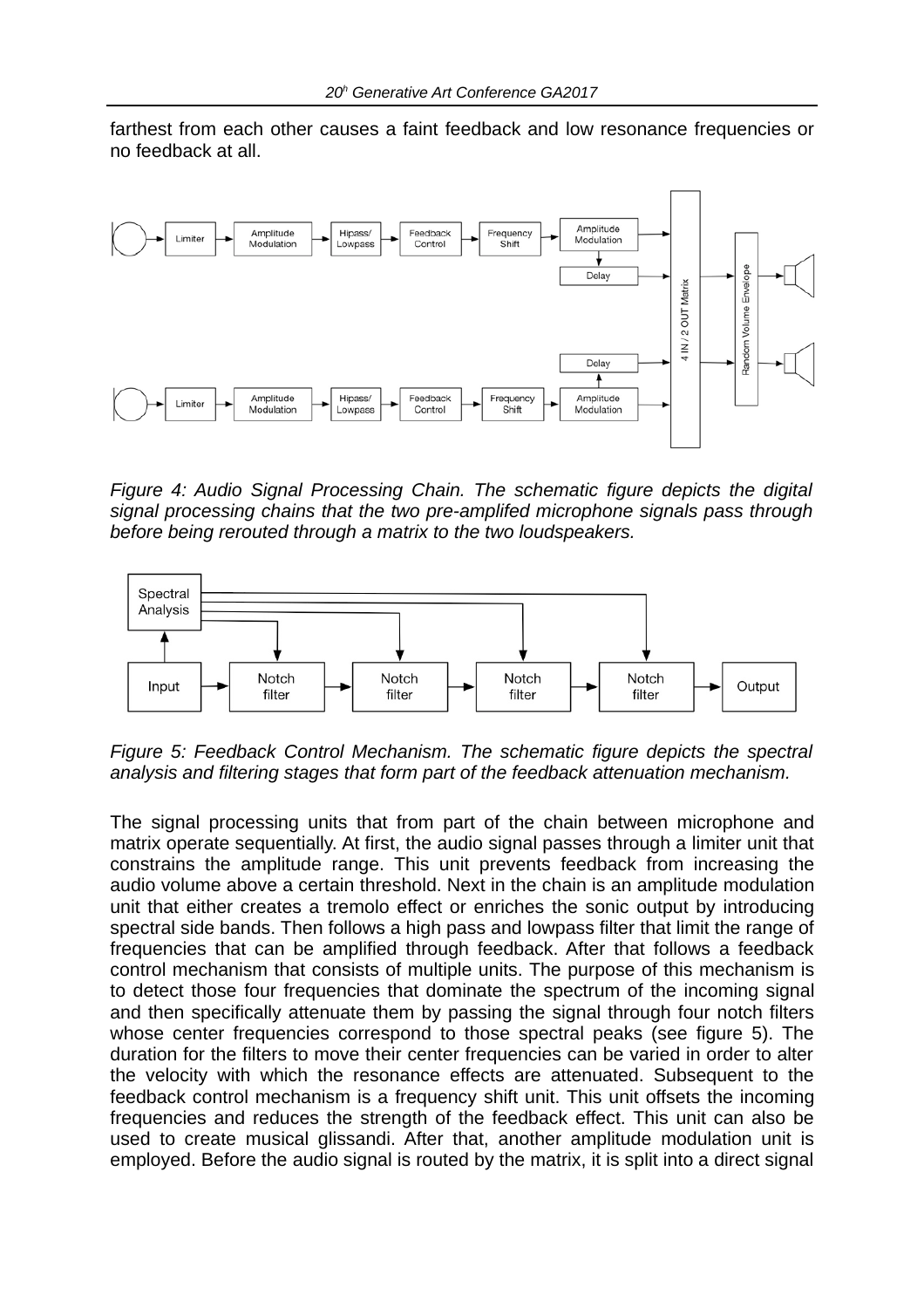and a delayed version of itself, both of which enter the matrix. The delay plays an important role for creating sonically interesting superposition and interference effects between an immediate and a delayed version of the feedback signal. A final signal processing step is applied after the signals leave the matrix. This step employs a volume envelope that is superimposed on the audio signals own dynamics. The envelope is created from a random walk that varies between zero and -two decibels. This effect is used to slightly and slowly vary the density of sounds during a scene.

### **5. Installation Behaviour**

The following section describes the three types of behaviours that the installation can exhibit: kinetic movement behaviours, light emission behaviours, and musical behaviours. As previously described, kinetic and musical behaviours are inherently connected due to a physics-based dependency between acoustic feedback and movement. Therefore, the distinction between movement and music only serves the purpose of structuring this description. The movement dependency of the light behaviours is more trivial and more contrived. It is trivial since the emission of light from LED's obviously is affected by the orientation of and occlusion by the pendulums. And it is contrived in that several of the lights' behaviours are caused computationally by mapping the output of the IMU sensors to light parameters. Nevertheless, the lights play an important role in shaping the visual atmosphere of the installation and highlighting particular kinetic movements and musical changes.

#### **5.1 Movement**

Obviously, a pendulum is a very simple physical object that exhibits periodic movements. In case of our installation, each pendulum possesses three degrees of freedom: it can swing in any direction and rotate around its own axis. The propellers serve to initiate and modify the pendulums' movements. By adjusting the orientation and speed of the propellers, each pendulum can be made to follow simple or complicated spatial trajectories. These trajectories have been organised as a set of movement primitives that are schematically depicted in Figure 6. The *Oscillation* primitive is created by orienting the propellers in a perpendicular direction with respect to the pendulum's boom segment. Each propeller is turned on and off in alternation. This switching is triggered whenever the gyroscope sensor value reaches a minimum. The *Rocking* primitive is similar to the *Oscillation* primitive in that it causes the pendulum to swing back and forth. But contrary to the *Oscillation* primitive, the two propellers are oriented in parallel with the pendulum's boom segment facing into the same direction and they are turned on and off at the same time. To decide wether the propellers should turn off or on, not only the gyroscope sensor value is taken into account but also the compass sensor value along the Xaxis. For positive orientations, the propellers are turned off, for negative orientations, they are turned on. The amplitude of the swinging movement is larger for the *Rocking* primitive than for the *Oscillation* primitive since both propellers contribute simultaneously to the propulsion. For the *Rotation* primitive, the propellers are oriented in parallel with the pendulum's boom segment but face into opposite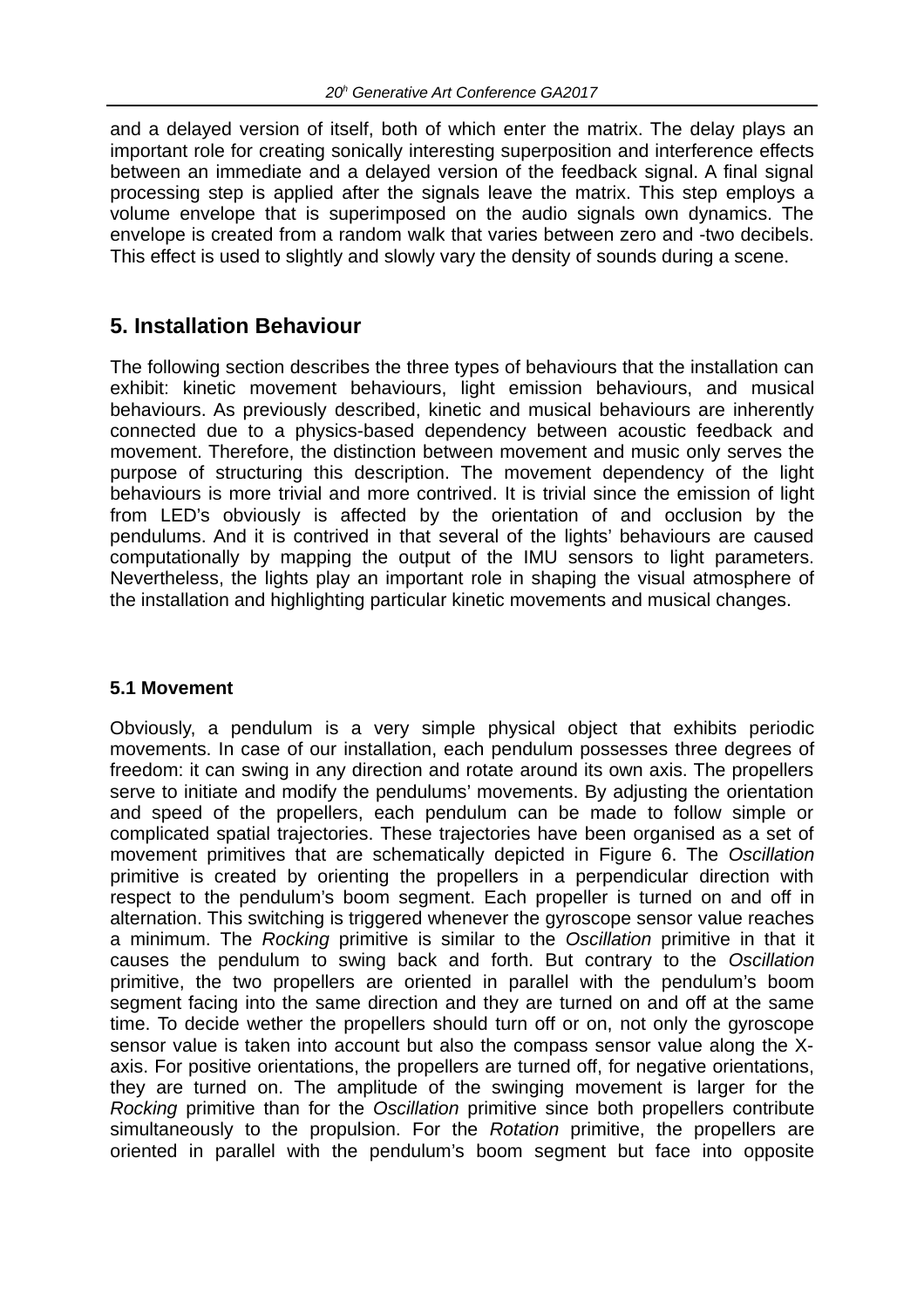directions. This causes the pendulum to rotate around its own axis without deviating from its vertical hanging position. In the *Circling* primitive, one propeller is oriented in a perpendicular direction with respect to the pendulum's boom segment and the other propeller is oriented more or less at 45 degrees. This orientation causes the pendulum to follow a circular path with the perpendicular propeller facing towards the center of the circle and the other propeller facing outwards. This movement primitive is difficult to achieve since small deviations of the propellers' orientations or small differences in the propellers' speeds will cause the pendulum to rotate around its own axis while still following the circular trajectory. This latter type of movement is aimed for as part of the *Looping* primitive. Here, the first propeller has the same orientation as in the *Circling* primitive but the second propeller is oriented in parallel to the pendulum's boom segment. For both the *Circling* and *Looping* primitives, the propellers' orientations are not fixed but slightly altered in response to the gyroscope sensor value in order to stabilise the pendulum's orientation and subsequently its trajectory. Finally, the *Stepping* primitive is somewhat unique in that the propellers are not rotating but rather the propellers' orientation is continuously changed. The propellers swing back and forth between the two orientations that puts them in parallel with the pendulum's boom segment. The overall pendulum movement is small and consist of a slight back and forth rotation around its own axis.



*Figure 6: Movement Primitives. The schematic depiction shows all the movement primitives that have been used for the exhibition. The upper half of the image shows a top down representation of a pendulum and the lower half shows a top down view of the pendulum's movement trajectories. The outlined arrows represent air propulsion, the black arrows represent trajectories.*

### **5.2 Light**

A total of five light primitives have been created so far. These primitives are used to either highlight the pendulum's shape or to accentuate particular movements by synchronising light changes with these movements. The *Constant* primitive simply sets all LED's to a fixed colour. This primitive is mainly used to cause the mechanical parts of the pendulum, in particular the propeller cage, to cast shadows onto the walls and ground of the exhibition space. The *GyroBrightness* primitive turns the two side LED's off. The brightness of the center LED is changed depending on the gyroscope sensor value. The LED turns off when the pendulum passes through a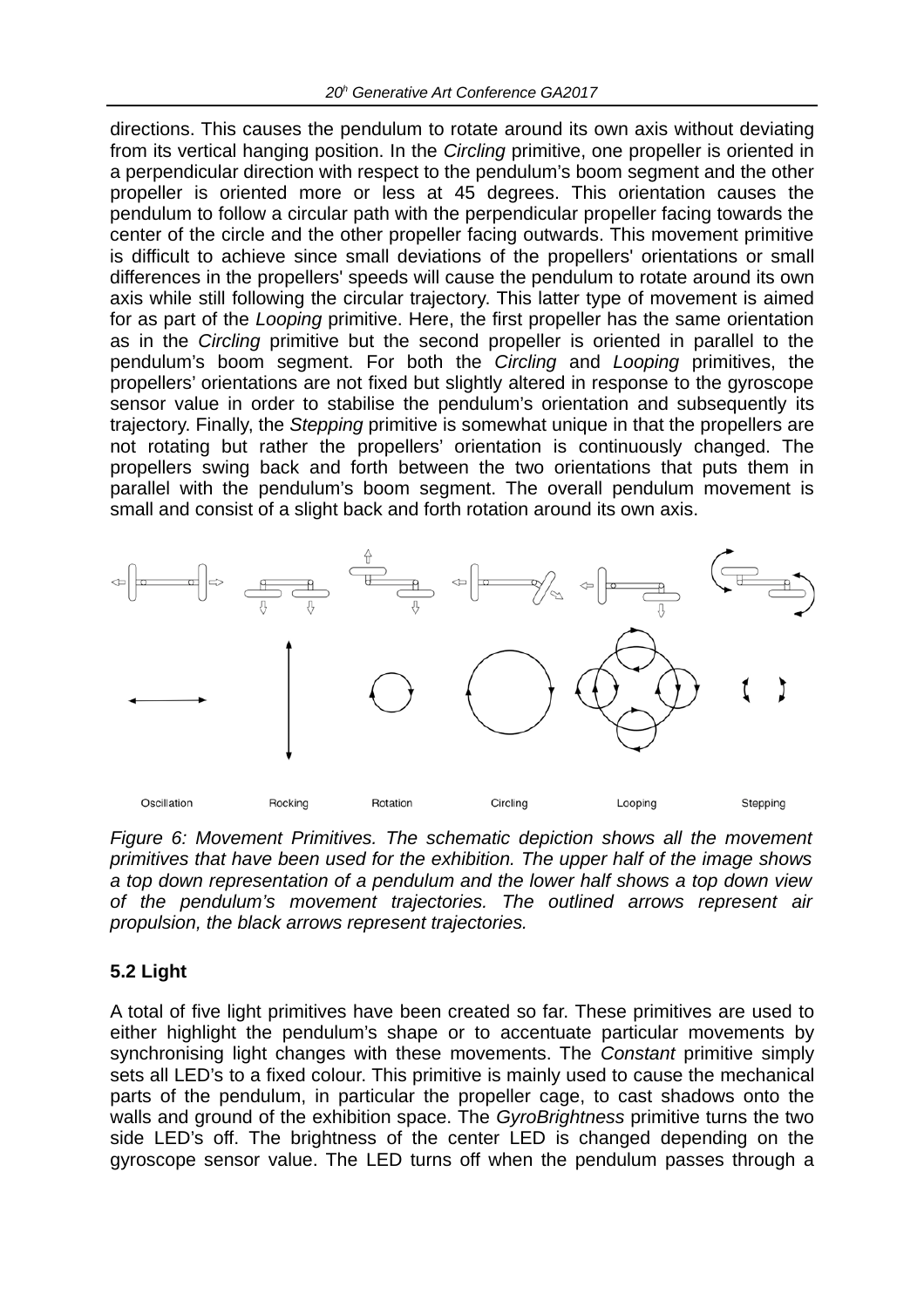vertical orientation and turned on when the pendulum reaches its maximum deflection. This light behaviour accentuates the pendulums' swinging motions. For the *OrientationBrightness* primitive, all three LEDs change their brightness at the same time in dependency of the compass sensor value. The rotation angle is subdivided into an even number of angular segments. Whenever the compass sensor indicates an orientation that lies within one of the even numbered segments, the LED's are turned on. And whenever the orientation lies within one of the odd numbered segments, the LED's are turned off. This light behaviour causes a stroboscopic effect that is synchronised with the pendulum's rotational movements. The *OrientationColor* primitive also makes use of all three LEDs but this time the hue value of the LEDs is changed in correspondence with the compass sensor value. One full rotation of the pendulum is mapped into the full range of hue values. This light behaviour is mostly used to enhance the visual effect of slow pendulum rotations. Finally, the *ServoBrightness* primitive makes use of the two side LEDs. The brightness of these LEDs is turned on and off whenever the servo motors that control the cages' orientations exceed an upper or lower threshold in their control value. This gives rise to brief light bursts that alternate with longer phases of darkness and thereby accentuate small non-translational movements of the pendulums.

#### **5.3 Music**

The musical primitives take the form of grouped parameter settings for the audio signal processing units. These settings were stored in a hash table from where they could be recalled through numerical indices. A total of ten musical primitives were created for the exhibition. Figure 7 provides an overview over the parameter settings for each of these primitives. Not all parameters are represented in this table but only those whose value changes between different primitives. It should be noted that the parameter settings are very similar for the two audio signal processing chains. The reason for this similarity is based on the aesthetic decision that all the pendulums should behave in a similar manner within each scene.

What follows is a brief description of each musical primitive. The *PureFeedback* primitive barely modifies the incoming microphone signal. It therefore renders the acoustic feedback effect audible in its immediate physical form. The *LocalAmplification* primitive is used in situations in which the microphones and loudspeakers are positioned at a large distance from each other. Accordingly, little feedback is audible. Rather, this preset amplifies local sounds that originate from the immediate vicinity of the microphones. The *AmpModResonance* primitive is one of only two primitives that employs amplitude modulation. This effect is controlled by the compass sensor value. This primitive is also rather unique in that it boosts instead of attenuates the resonance frequencies in case of microphone 1. Pitch shifting and a long delay gain is employed to create slow glissandos and acoustic interference. The *Resonance* primitive is the only other primitive that boosts resonance frequencies. In this primitive, the boosting effect is applied for both microphones. Furthermore, the spectral width of the feedback effect is limited to a narrow range between 53 and 500 Hz. This primitive employs a brief delay time. The *SlowAttenuation* primitive strongly attenuates feedback but only after a long delay. Similar to preset 1, this preset barely modifies the incoming microphone signal. The *QuickAttenuation* primitive also leaves the feedback signal largely unmodified but it very quickly and strongly suppresses it.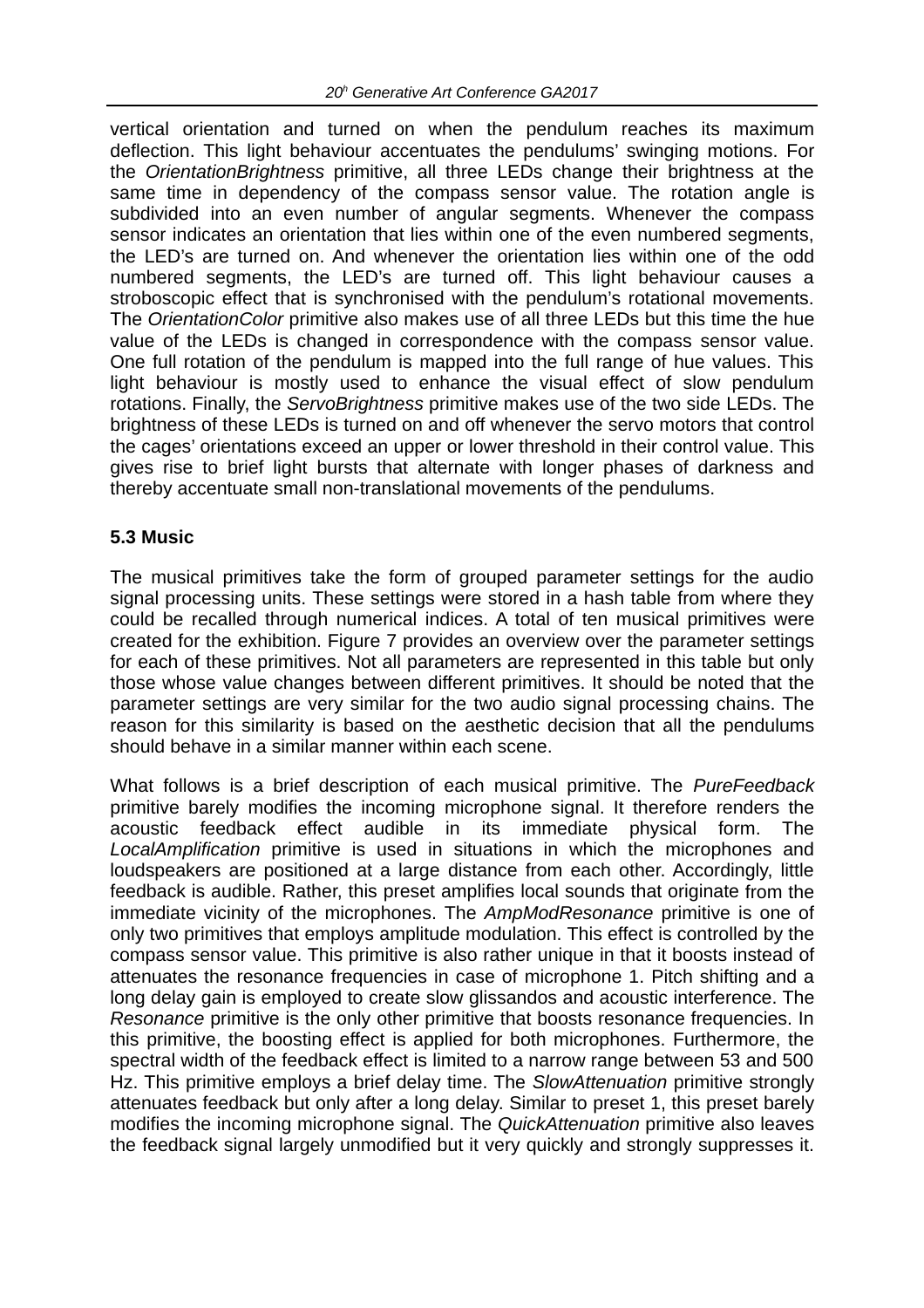The *WeakAttenuation* primitive represents a variation of the *QuickAttenuation* primitive in that it employs an intermediate interpolation time and only weak feedback attenuation. The *NarrowLocalAmplification* primitive is used to amplify local sounds within a very narrow and low spectral band. The *FeedbackEcho* primitive represents a variation of the *PureFeedback* primitive from which if differs by the use of a very long delay time which gives rise to an echo effect in the feedback signal. The *AmpModAttenuation* primitive represents a variation of the *AmpModResonance* primitive. It employs feedback attenuation rather than amplification.

|                            |                 | 2              | з              |                | 5            |              |          | 8              | 9            | 10                          |
|----------------------------|-----------------|----------------|----------------|----------------|--------------|--------------|----------|----------------|--------------|-----------------------------|
| Pendulum 1                 |                 |                |                |                |              |              |          |                |              |                             |
| Lowpass Freq in Hz         | 20              | 685            | 53             | 53             | 200          | 20           | 51       | 53             | 20           | 53                          |
| <b>Highpass Freq in Hz</b> | 4000            | 6000           | 16000          | 500            | 4000         | 3000         | 1119     | 500            | 3000         | 16000                       |
| Interpol. Time Max in ms   | 1500            | 500            | 800            | 800            | 1500         | 70           | 200      | 40             | 1500         | 500                         |
| Interpol. Time Min in ms.  | 500             | 200            | 100            | 100            | 30           | 50           | 100      | 20             | 500          | 100                         |
| Filter Gain in dB          | $-12$           | $-11$          | $\overline{2}$ | $\overline{2}$ | $-26$        | $-23$        | $-9$     | $-3$           | $-12$        | $-8$                        |
| Filter Q                   | 1.83            | 2.5            | 1.6            | 1.6            | 1.93         | 1.8          | 2.5      | 1.6            | 1.93         | 1.6                         |
| Frequency Shift in Hz      | 0.              | $\mathbf{0}$   | 0.             | $-1.$          | 0.           | $\Omega$     | $-171$   | $-9.$          | $\mathbf{0}$ | 0.                          |
| Delay Time in ms           | 13.             | 200.           | 59.            | 16.            | 13.          | 13.          | 2000     | 20.            | 8000         | 59.                         |
| Delay Feedback 0.0-1.0     | 0.89            | 0.2            | 0.77           | 0.81           | 0.89         | 0.89         | $\Omega$ | 0.72           | 0.2          | 0.77                        |
| Delay Gain Out in db       | $-6.$           | $-6.$          | 0.             | $-3.$          | $-6.$        | $-6.$        | $-6.$    | $-4$           | $-6.$        | 0.                          |
| Master Gain in dB          | $-2$            | 0.             | $\mathbf{0}$   | $\mathbf{0}$   | $-1.4$       | $-1.$        |          | $-1.015748$    | $-2$         | $\overline{\mathfrak{o}}$ . |
| Pendulum <sub>2</sub>      |                 |                |                |                |              |              |          |                |              |                             |
| Lowpass Freq in Hz         | 20 <sub>l</sub> | 500            | 53             | 53             | 200          | 20           | 40       | 53             | 20           | 53                          |
| Highpass Freq in Hz        | 4000            | 6000           | 2000           | 1600           | 4000         | 3000         | 1200     | 500            | 3000         | 2000                        |
| Interpol. Time Max in ms   | 1500            | 500            | 800            | 800            | 1500         | 70           | 200      | 40             | 1500         | 500                         |
| Interpol. Time Min in ms   | 500             | 200            | 100            | 100            | 30           | 50           | 100      | 20             | 500          | 100                         |
| Filter Gain in dB          | $-13$           | $-12$          | $\overline{2}$ | $-5$           | $-28$        | $-23$        | $-11$    | $-3$           | $-13$        | $-6$                        |
| Filter Q                   | 1.88            | 2.5            | 1.6            | 1.6            | 1.88         | 1.7          | 2.5      | 1.6            | 1.88         | 1.6                         |
| Frequency Shift in Hz      | 0.              | $\mathbf{0}$   | $-2$           | 6.             | $\mathbf{0}$ | $\mathbf{0}$ | $-206.$  | 6.             | $\Omega$     | $\overline{.2}$             |
| Delay Time in ms           | 20.             | 200.           | 59.            | 20.            | 20           | 20.          | 2000     | 30.            | 8000         | 59.                         |
| Delay Feedback 0.0-1.0     | 0.355           | 0.2            | 0.736          | 0.66           | 0.355        | 0.355        | 0.       | 0.578          | 0.2          | 0.736                       |
| Delay Gain Out in db       | $-6.$           | $-6.$          | 0.             | $-7.$          | $-6.$        | $-6.$        | $-6.$    | $-8.$          | $-6.$        | 0.                          |
| Master Gain in dB          | $-2$            | $\mathsf{O}$   | 0.             | $\mathsf{O}$ . | $-0.9$       | 0.9          | 0.9      | 0.             | $-2$         | $\overline{0}$ .            |
| Matrix Preset              |                 | $\overline{2}$ | 3              | 2              |              |              |          | $\overline{2}$ | 5            | 3                           |

*Figure 7: Musical Primitives. The table lists those parameter settings for audio signal processing that vary between musical primitives. For each primitive, the corresponding settings are listed in the column underneath the numerical index of the primitive. The routing configuration of the output matrix is also represented by numbers. The correspondence of these numbers with particular matrix configurations is shown on the right side of the table. In these graphical matrix depictions, outlined circles represent direct audio signals, outlined rectangles represent delayed signals, and filled black circles represent connected signal lines. The correspondence between the numerical index of a primitive and its name is as follows: 1) PureFeedback 2) LocalAmplification 3) AmpModResonance 4) Resonance 5) SlowAttenuation 6) QuickAttenuation 7) WeakAttenuation 8) NarrowLocalAmplification 9) FeedbackEcho 10) AmpModAttenuation*

## **6. Installation Scenes**

During the exhibition, the installation progressed repeatedly through a total of thirteen different scenes. Once a scene has finished, the pendulums return for a duration of ten seconds to a default setting before the next scene is initiated. In the default setting, the pendulums are at rest, all motors and led's are turned off, and audio output gain is set to zero. The progression of scenes is partially deterministic and partially randomized. The first and last scenes play the role of opening and closing a full play through all the scenes. These scenes are always chosen at this particular location in the play through. The intermediate scenes are chosen at random through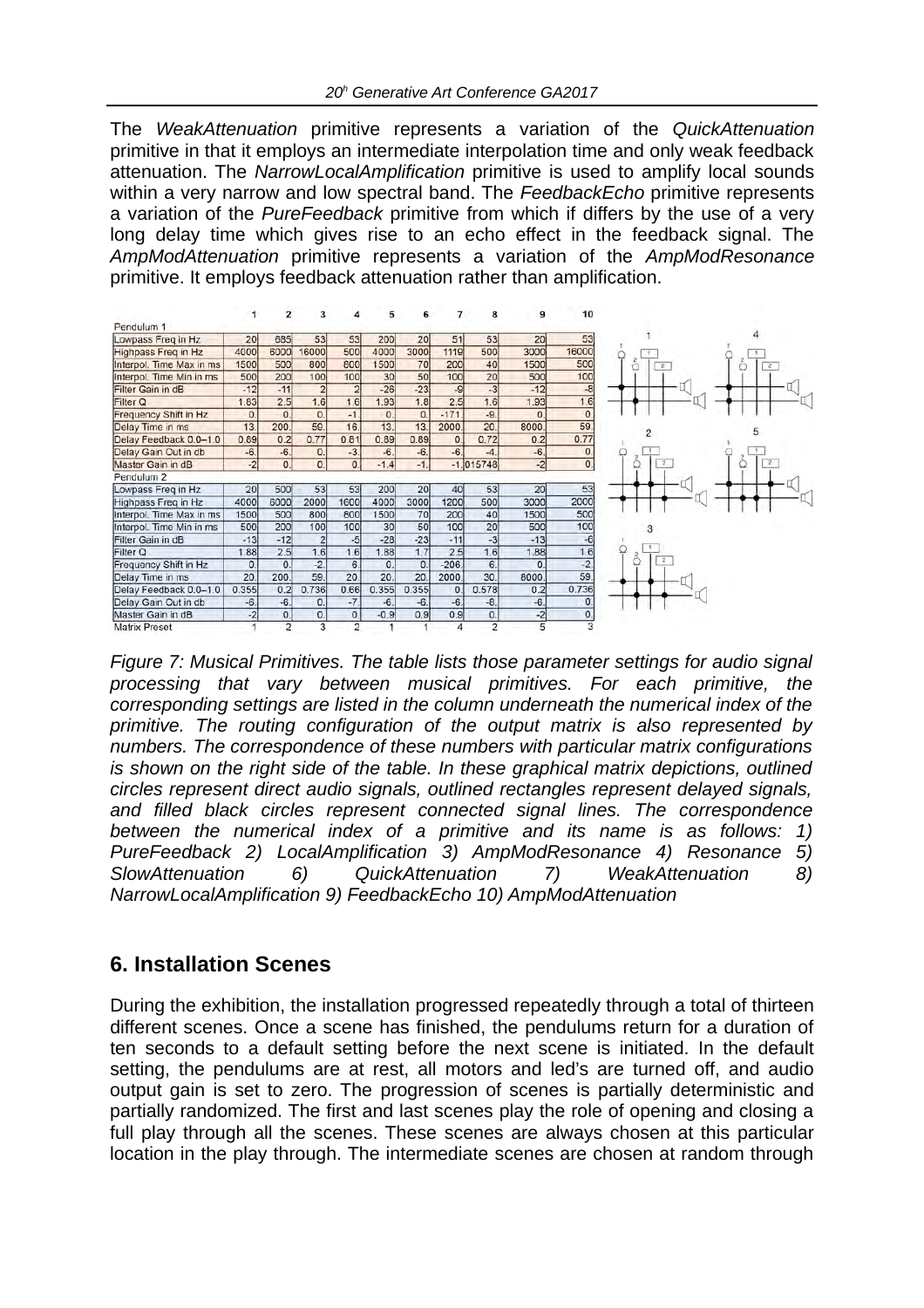a ballot type system that ensures that each scene is picked only once during a single play through. The duration of each scene is randomised within lower and upper time limits. The exact values of these limits are specific for each scene.

Each scene combines a particular set of movement, light and music primitives. The combination of primitives is always identical or at least very similar for all pendulums. This is based on the aesthetic decision that all pendulums should behave similarly within a scene. This endows each scene with a clear internal consistency and recognisable characteristics. Figure 8 provides an overview over all scenes, their minimum and maximum duration and the different primitives that they are comprised of. For some scenes, a link to a video excerpt on Vimeo is provided. Another visual impression of the exhibition situation and some of the scenes is given by Figure 9. Each of the scenes is described in some detail throughout the following paragraphs.

| Scene                                                                                                    |                                                                        | 2                                                                | 3                                                                   | 4                                                                | 5                                                             |
|----------------------------------------------------------------------------------------------------------|------------------------------------------------------------------------|------------------------------------------------------------------|---------------------------------------------------------------------|------------------------------------------------------------------|---------------------------------------------------------------|
| Min Duration in secs<br>Max Duration in secs<br>movement primitive<br>light primitive<br>music primitive | 40<br>90<br>Oscillation<br>GyroBrightness<br>PureFeedback              | 30<br>90<br>Rocking<br>Constant & OrientationBr.<br>PureFeedback | 60<br>100<br>Stepping<br>ServoBrightness<br>LocalAmplification      | 40<br>60<br>Rotation<br>OrientationBrightness<br>AmpModResonance | 40<br>60<br>Rotation<br>OrientationBrightness<br>FeedbackEcho |
| Scene                                                                                                    | 6                                                                      |                                                                  | 8                                                                   | 9                                                                | 10                                                            |
| Min Duration in secs<br>Max Duration in secs<br>movement primitive<br>light primitive<br>music primitive | 40<br>70<br>Circling<br>OrientationColor<br>SlowAttenuation            | 40<br>80<br>Looping<br>OrientationColor<br>SlowAttenuation       | 30<br>90<br>Oscillation & Stepping<br>Constant<br>AmpModAttenuation | 20<br>60<br>Rotation<br>OrientationBrightness<br>Resonance       | 30<br>50<br>Looping<br>Constant<br>SlowAttenuation            |
| Scene                                                                                                    | 11                                                                     | 12                                                               | 13                                                                  |                                                                  |                                                               |
| Min Duration in secs<br>Max Duration in secs<br>movement primitive<br>light primitive<br>music primitive | 30<br>80<br>Rotation & Stepping<br>Constant<br><b>QuickAttenuation</b> | 30<br>70<br>Rotation & Stepping<br>Constant<br>WeakAttenuation   | 40<br>50<br>Rotation<br>Constant<br>NarrowLocalAmplification        |                                                                  |                                                               |

#### *Figure 8: Installation Scenes. The table lists for each of the installation scenes their minimum and maximum duration and the different primitives they make use of.*

Scene 1 [13] is the opening scene. Here, the pendulums' movements gradually build up as each propeller turns on and off in alternation. Initially, the pendulums are constantly illuminated by white light from the center LED. But as the pendulums gain momentum, the illumination becomes repeatedly interrupted whenever a pendulum's gyroscope sensor value exceeds a certain threshold. Acoustic feedback is initially very strong. But after a brief moment, the side-wise movements and orientation changes of the pendulums cause them to only occasionally come sufficiently close to and aligned with each other for feedback to happen. As a result, feedback becomes more intermittent and sonically resembles the occasional chirps of birds.

Scene 2 is similar to scene 1 in that the pendulums' deflections gradually gain in amplitude. But due to the stronger propulsion of pendulums that results from the simultaneous actuation of both propellers, the swinging motions exceed those of scene 1. As a result, the distance changes among microphones and loudspeakers are more pronounced and cause stronger and shorter feedback effects. The scene combines two light primitives. The center LEDs change their brightness depending on the orientation of the pendulums. The side LEDs are always emitting maximally bright blue light that casts shadows onto the inclined surrounding ceiling walls.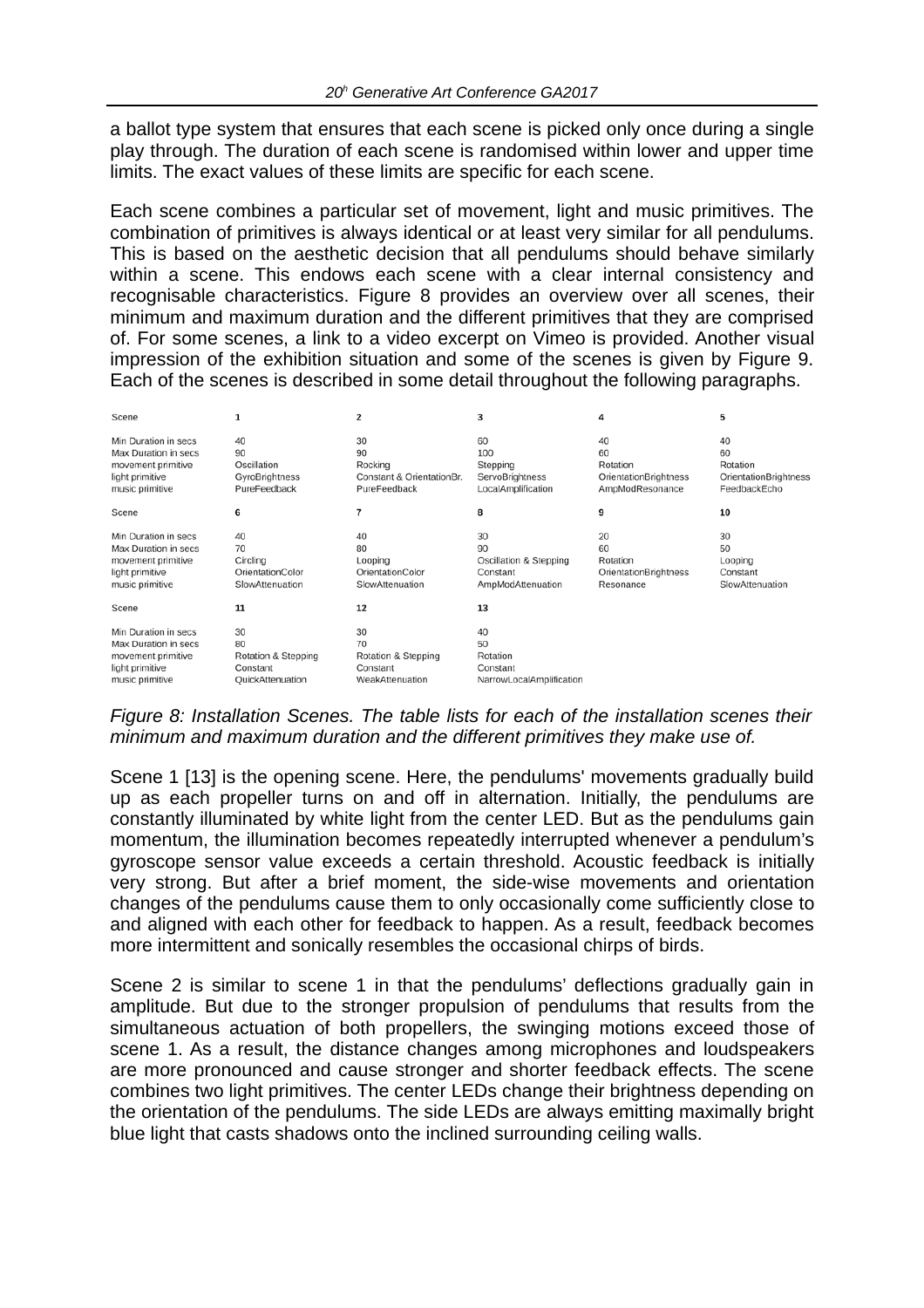*20h Generative Art Conference GA2017*



*Figure 9: Exhibition Situations. The photographs provide a visual impression of the exhibition situation. The top image shows scene 6 being played during the opening of the exhibition, the middle image shows two pendulums performing scene 10 with the wooden roof construction of the venue as backdrop, and the bottom image shows a closeup of a pendulum that rotates very quickly during scene 5.*

Scene 3 [14] is very calm and the pendulums barely move. There is no acoustic feedback and all audible sounds originate from the amplification of the electrical noises produced by the servo motors and the occasional collisions between propeller cages and the horizontal booms. This gives rise to a sound quality that is reminiscent of insect noises. Light emissions appear as short pulses that interrupt an otherwise very dark scenery. These pulses result from the servo motors briefly exceeding the upper and lower thresholds of their control values.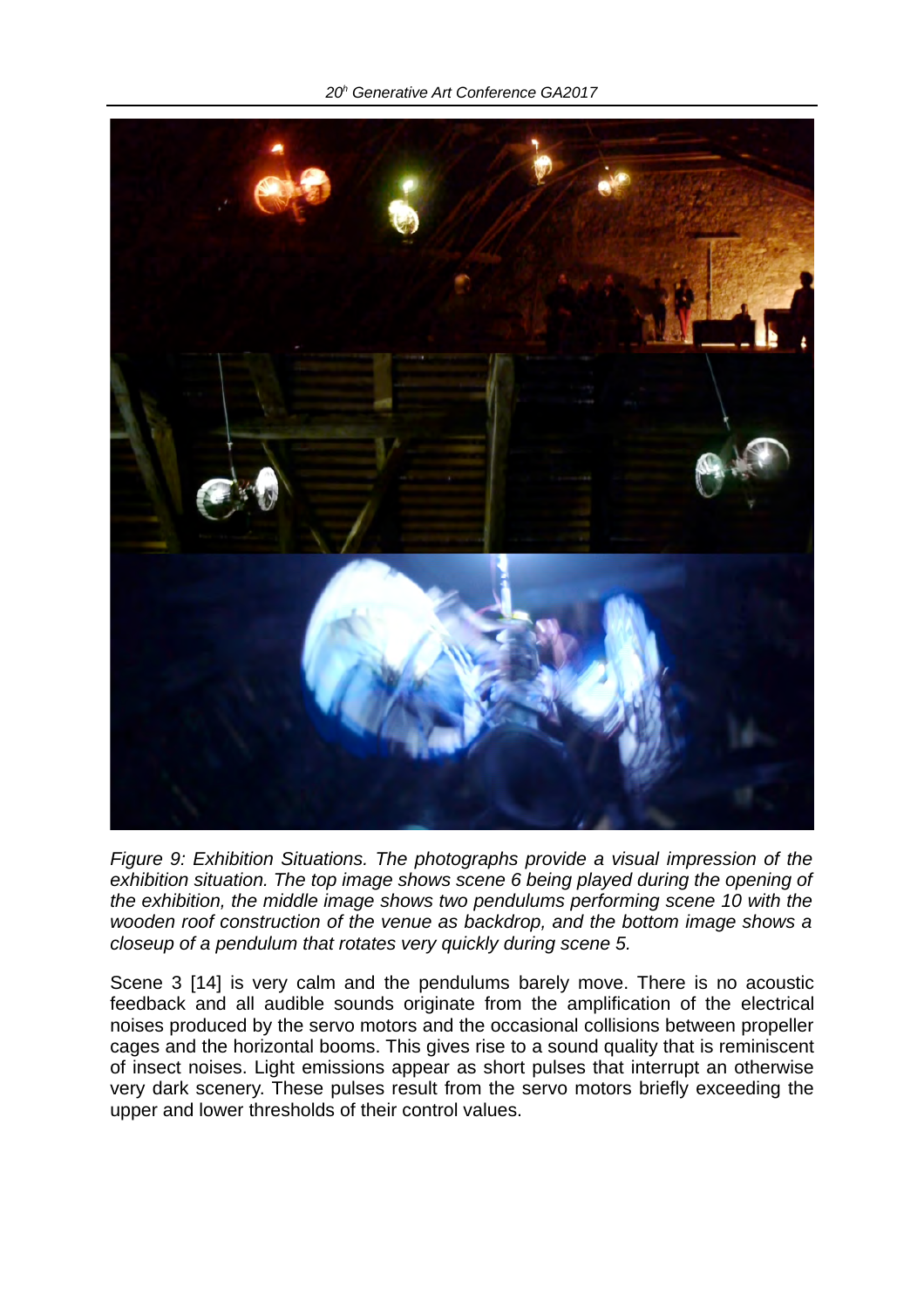Scene 4 is very loud and aggressive. The pendulums rotate quickly around their own axes which leads to the occurrence of repeated bursts of acoustic feedback. The feedback sounds are additionally *chopped up* via amplitude modulation. This creates rhythmically changing textual patterns. On top of this, the pendulums' own noises are also amplified. The lights support the acoustic rhythm by alternating in synchronicity with the sound between darkness and white light at full brightness.

Scene 5 [15] employs the same fast pendulum rotation and the same light settings as scene 4. But this time, the pendulums that carry microphones rotate at a different speed than those carrying loudspeakers. This creates more complex rhythmical patterns. Also, in this scene, feedback is much weaker both because the matrix routes the audio signal in between the most distant microphone and loudspeaker pairs and because the feedback signal is attenuated rather than boosted.

Scene 6 [16] is a colourful spectacle with the pendulums performing circling movements. The orientations of the pendulums are mapped onto the hue values of the LEDs. As a result, the pendulums illuminate themselves and their surroundings with light that continuously changes colour. Feedback effects dominate the musical output. But these effects appear only sporadically since the pendulums rarely come sufficiently close to other. The feedback signal is slowly but strongly attenuated.

Scene 7 is similar to scene 6 but the pendulums follow more complicated trajectories. The trajectories combine a circling movement with rotations around the pendulums' axes. This creates different periodicities at which feedback can take place. As in scene 6, the LEDs change their colour in correlation with the pendulums' rotations, but these changes now happen at a much faster speed. Accordingly, this scene continues the musical and visual atmosphere established in scene 6 but at a higher and more complex pace.

Scene 8 [17] also employs rather complicated pendulum movements. These movements result from the combination of standard swinging movements with back of forth rotations of the pendulums' propeller cages. These cage movements create forces that repeatedly alter the direction of the swinging movements. With respect to light, the scene is very simple. All LEDs are constantly turned on and emit a purple colour. The repeatedly occurring acoustic feedback is transformed via pith shifting into glissandi that re-appear as echoes on the neighbouring pendulum's loudspeaker.

Scene 9 [18] creates a very melodic musical situation. The pendulums rotate around their own axis at low velocity. The LEDs emit white light that changes its brightness in synchronisation with this rotational movement. The musical output is dominated by resonances that are amplified within a very narrow and low frequency range. The remaining frequencies are barely audible since the feedback effect is faint. This is due to a matrix routing that only combines distant microphone and loudspeaker pairs.

Scene 10 [19] combines a looping pendulum movement with a strong but slow feedback attenuation. This causes occasional and briefly sustained feedback bursts. The LEDs emit constant white light.

Scene 11 [20] employs a combination of movement primitives that causes the pendulums to oscillate back and forth around their own axes. This gives rise to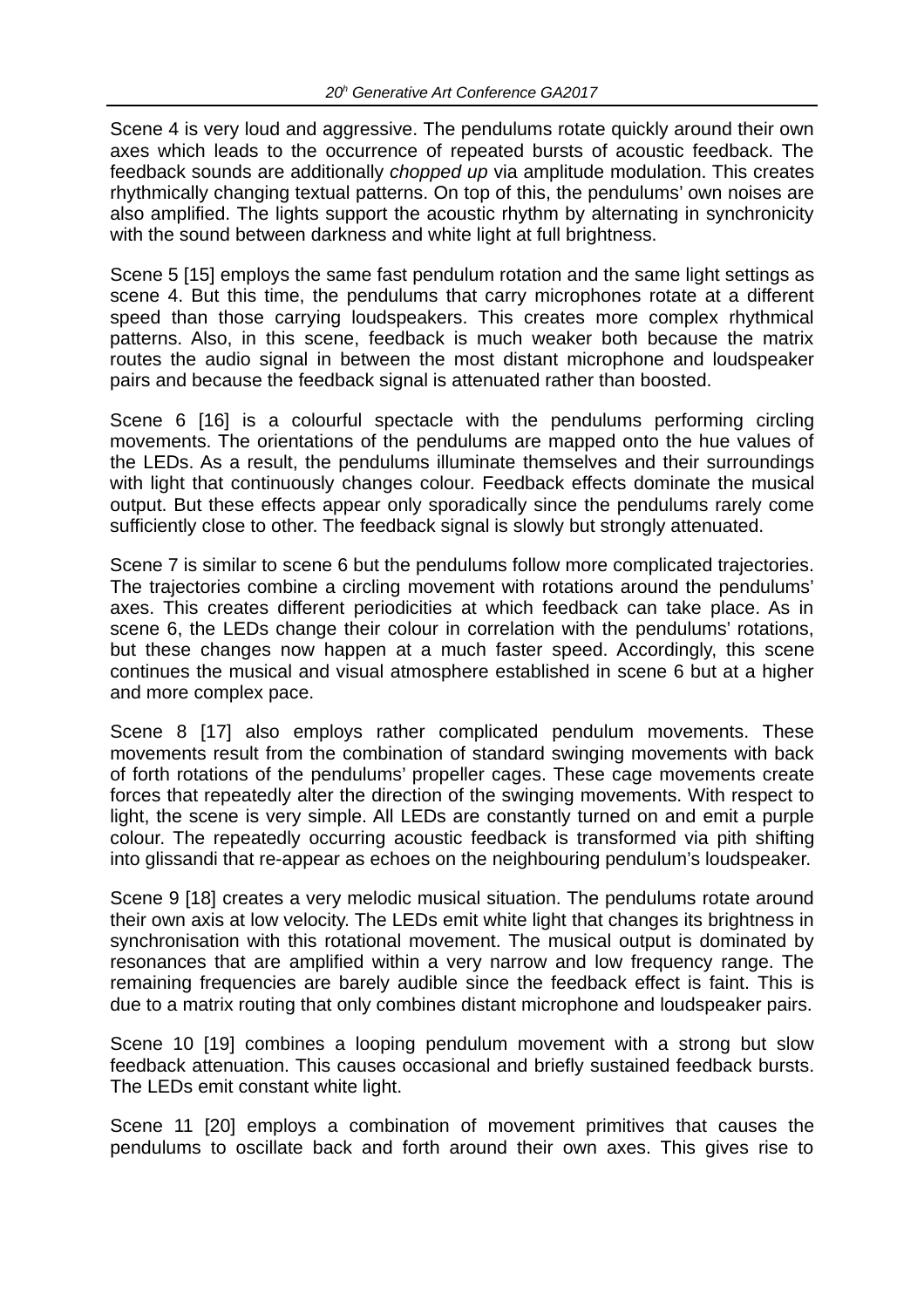frequent and repeated feedback events. The feedback is very quickly attenuated which further strengthens the pointillistic characteristics of the sound emissions. In addition to this, the musical output also contain amplified noises that originate from the servos' movements. The LEDs emit constant blue light.

Scene 12 employs the same combination of movement primitives as scene 11. But contrary to scene 11, the spectral bandwidth of the acoustic signal is clamped to a narrower and lower range. Also, feedback attenuation is a bit slower in taking effect. In combination with a two seconds long delay time, the musical output is characterised by a slow and deep rhythm that is reminiscent of gurgling sounds. The LEDs emit constant red light.

Scene 13 closes the sequence of scene successions. This scene is very calm. The propellers are in a perpendicular orientation with respect to the boom and rotate very slowly. The pendulums barely move at all. The musical output consists only of noises produced by the pendulums themselves that are heavily filtered so that they only contain low frequencies. The LEDs emit constant and very dim red light.

# **7. Discussion**

Composing for the *Pendulum* installation has turned out to be a fascinating but also challenging endeavour. This is largely owed to the fact that the combination of pendulum movements and motor actuations gives rise to a wide range of different kinetic behaviours most of which are difficult to control. Accordingly, the compositional activities focused for a considerable amount of time on the acquisition of an understanding concerning the different movement capabilities of the pendulums and the assessment of the reliability with which these movements could be achieved. The acoustic feedback on the other hand and the methods of its control was dealt with in a more straight forward manner. Many of the signal processing units that we chose to work with such as limiter, notch filters and frequency shifts are commonly used for controlling and attenuating acoustic feedback. But in our case, these elements have been implemented in such a way that their feedback subduing activities could either be turn off or delayed before taking effect. In the end, it was both the configuration of these signal processing elements and the control of the pendulum motors that formed the main compositional tools for exploring the creative potential of this installation.

The capability of this predominantly physical system to behave in unexpected ways became evident not only during the compositional process but also while the installation was exhibited. For instance, the transfer of the installation from the working situation at our university to the exhibition venue led to a change in the pendulums' movements. Part of the change was due to an alteration of the mechanical coupling between the pendulums. This alteration originated from material differences of the support structure to which the pendulums were attached to. In the exhibition venue, these support structures were made from wood rather than metal as was the case during the realisation of installation. Another change was due to significant differences in room temperature between exhibition venue and university workshop. Contrary to the normal office temperature at the university, the temperature in the venue was only barely above the freezing point. The low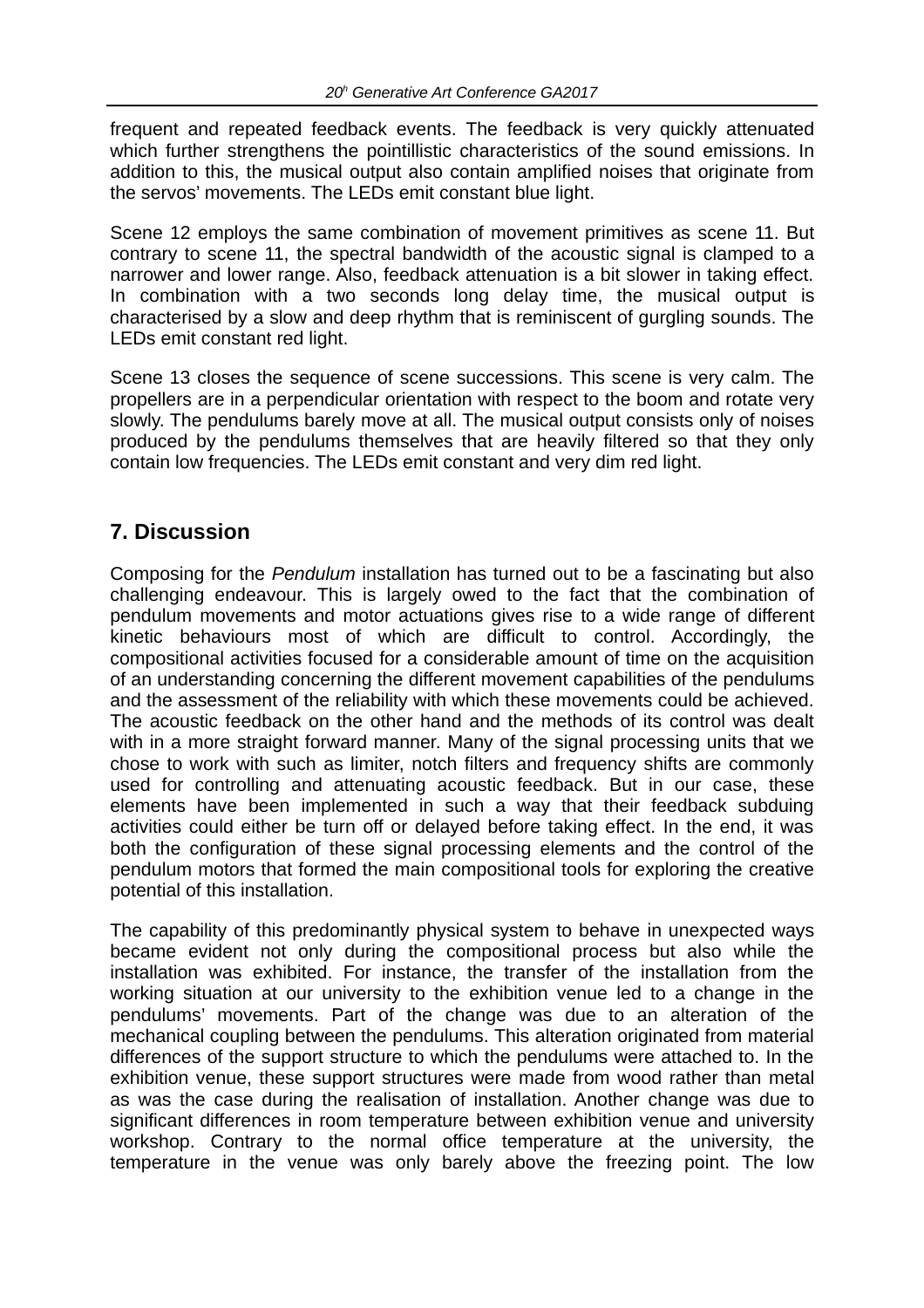temperature altered the viscosity of the lubrication oil in the slip rings and resulted in a higher amount of friction. Finally, throughout the duration of the exhibition that lasted for a little bit less than two weeks, signs of wear in the mechanical joints and cabling started to increasingly affect the installation. The effects ranged from a further increase in friction up to the point of cables breaking. The pendulums affected in such a manner could no longer be actuated. This drastically altered the acoustic feedback situation. While these issues were of course less than favourable, they never led to a complete breakdown of the installation. Rather, they caused musical behaviour of the installation to increasingly diverge from the originally envisioned result.

The capability of the *Pendulum* installation to encourage interaction is largely owed to its physical instantiation. That the installation's musical content arises mostly from acoustic feedback was readily understandable by the audience. Based on this understanding, many visitors spontaneously decided to affect the musical output by standing close the a microphone equipped pendulum and producing sounds on their own. Depending on the particular scene that was active at that moment, these audience contributed sonic elements would remain audible for an extended period of time as part of the installation's musical behaviour. More courageous visitors dared to intervene directly with the kinetic behaviour of the pendulums by manually stopping them and subsequently pushing them into a different trajectories. These altered trajectories affected the acoustic feedback and the IMUs' sensorial values and therefore led to an altered visual and musical outcome.

## **8. Conclusion**

To conclude, we would like to generalise our approach of combining physical and computational processes for creating a generative artwork. Based on our experience with the *Pendulum* installation, it seems evident that even simple mechanical and acoustic systems can exhibit a richness of behaviours that can readily be exploited for generative purposes. While the same holds true for many purely computational approaches, the physical systems outshine their computational competition with respect to their capability to integrate site specific environmental factors and audience participation into the core principles of their operation. This integration emerges naturally from the sensitivity of the acoustic and kinetic elements with respect to the material, geometrical and environmental properties of the exhibition environment. And since some of these properties such as temperature and humidity can change according to seasonal or circadian rhythms, an installation's behaviour can even become correlated with these periodic patterns. Wether such effects take place and how the physical system will respond to them is hard to anticipate. Accordingly, it is not only the physical behaviours themselves but also their sensitivity to site-specific situations that operate with a large degree of autonomy and can therefore be considered to constitute processes to which an artist delegates part of his or her own creative authority. With respect to interactivity, artworks whose behaviours are based on physical principles that are familiar to visitors from everyday experience exhibit a rich potential for audience engagement. The physical principles themselves provide affordances that invite playful interaction and open-ended exploration. It is through this familiarity with physics, that even highly complex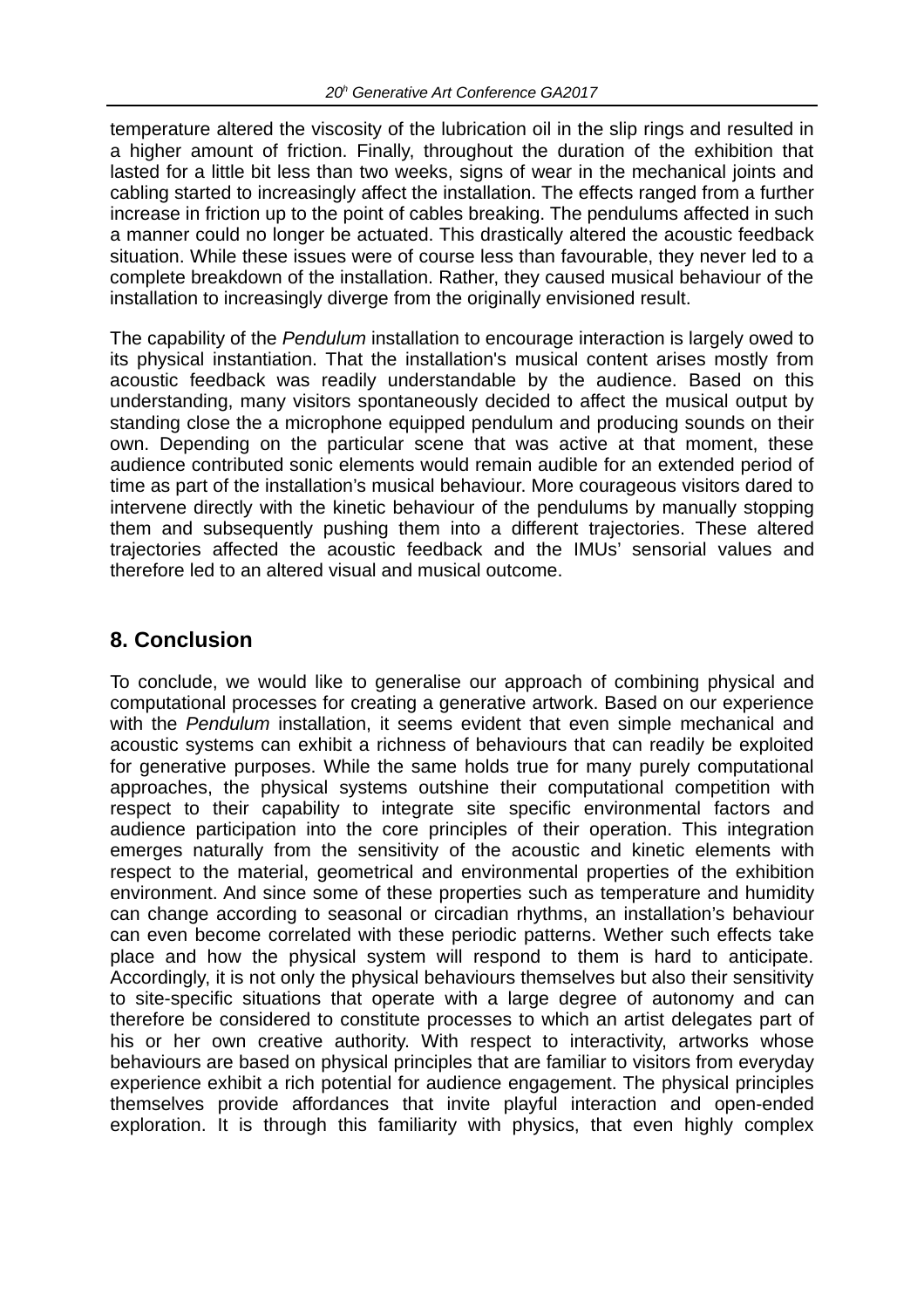musical behaviours can be traced back by the audience to basic causalities and therefore become accessible for intuitive understanding and playful experimentation.

While researching historical and recent precedents to our approach, we were somewhat surprised by the apparent scarcity of documentation concerning physicsbased works in the field of generative art and, on the other hand, by the abundance of information about such works within the field of sound art. We therefore conclude, that physics-based approaches possess a largely untapped potential for generative art. And we would like to encourage generative artists to gain inspiration from activities undertaken by practitioners in electroacoustic music and kinetic art.

Concerning our own plans for the future, we would like to further exploit the capability of the *Pendulum* installation to provide natural affordances for playful and openended interaction. We aim to integrate the pendulums into stage performances where they likely offer ample possibilities for improvisation. The improvisation between pendulums and human performers could take place on the level of physical movement (dancers) or acoustic interaction (musicians) or a combination of both. These plans are already taking concrete shape in the form of the context of a theatre performance which is planned to premiere at the end of 2018. Here, the pendulums will act both as scenographic elements and musical instruments that play alongside regular musical instruments.

### **9. References**

[1] Bisig, Daniel, and Tatsuo Unemi. 2010. "Cycles – Blending Natural and Artificial Properties in a Generative Artwork." Proceedings of the Generative Art Conference. Milan, Italy, 140–154.

[2] Bisig, Daniel, and Pablo Palacio. 2014. "Phantom Limb – Hybrid Embodiments for Dance." Proceedings of the Generative Art Conference. Rome, Italy, 92–107.

[3] Bisig, Daniel, and Philippe Kocher. 2015. "DRIFT – Virtual Sand in augmented Space." Proceedings of the Generative Art Conference. Venice, Italy, 51–64.

[4] Lucier, Alvin. 1980. Music on a long thin wire. Lovely Music/Vital Records.

[5] Tudor, David. 1968. "Rainforest description dated 1968." David Tudor Papers, GRI (980039), Box, vol. 3.

[6] Wetzel, Roland, Annja Müller-Alsbach, Sandra Beate Reimann, and Heidy Zimmermann. 2016. "Méta-Harmonie: Musikmaschinen und Maschinenmusik im Werk von Jean Tinguely = Music Machines and Machine Music in Jean Tinguely's Oeuvre." Critique d'art, Catalogues monographiques.

[7] Murphy, Jim, Ajay Kapur, and Dale Carnegie. 2012. "Musical robotics in a loudspeaker world: Developments in alternative approaches to localization and spatialization." Leonardo Music Journal 22:41–48.